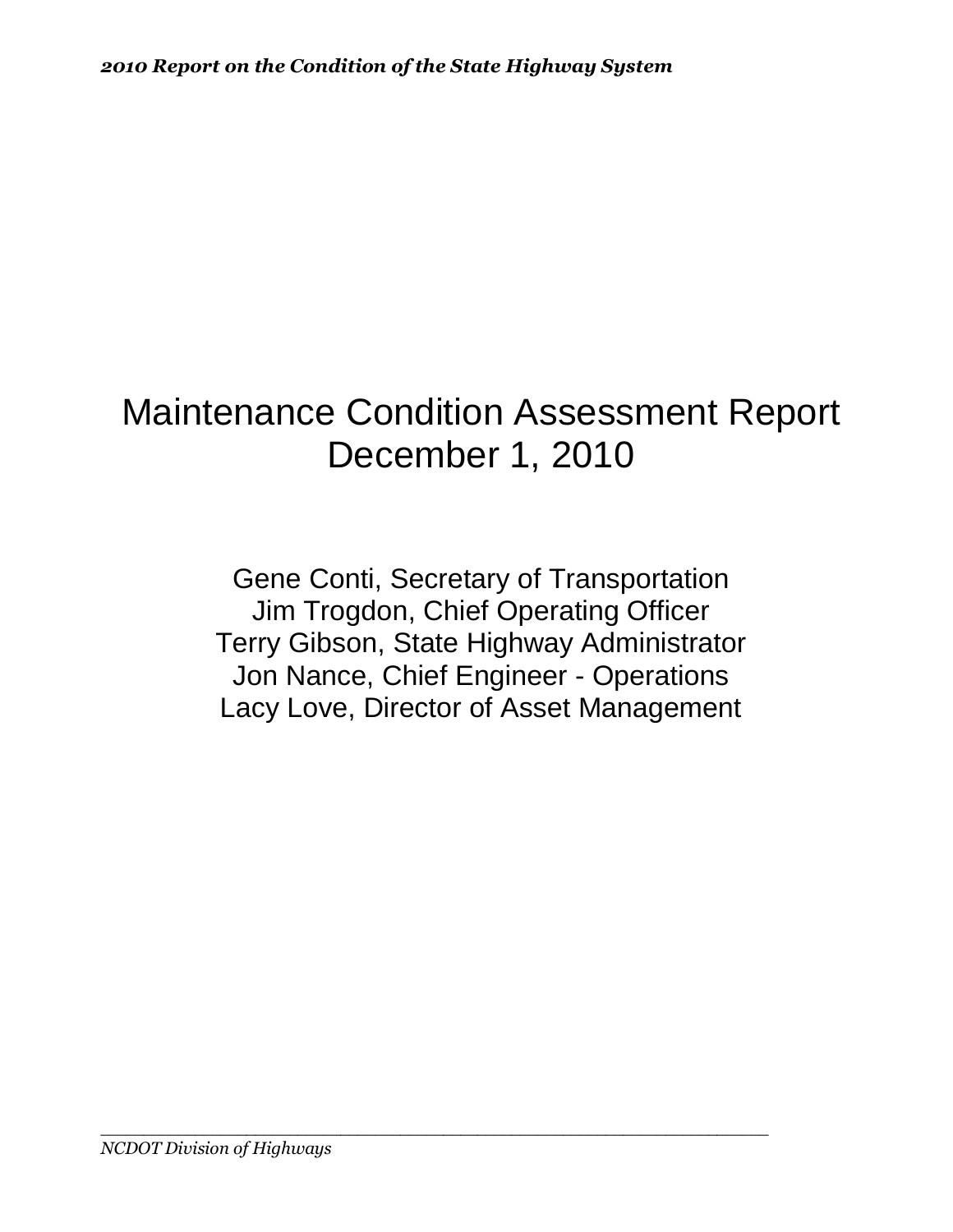# Acknowledgements

The Division of Highways wishes to acknowledge the contributions of those individuals within the State Road Maintenance Unit, the Pavement Management Unit, the Bridge Management Unit, the Roadside Environmental Unit and the 14 Transportation Divisions for their assistance in providing the survey data and the contents of this report.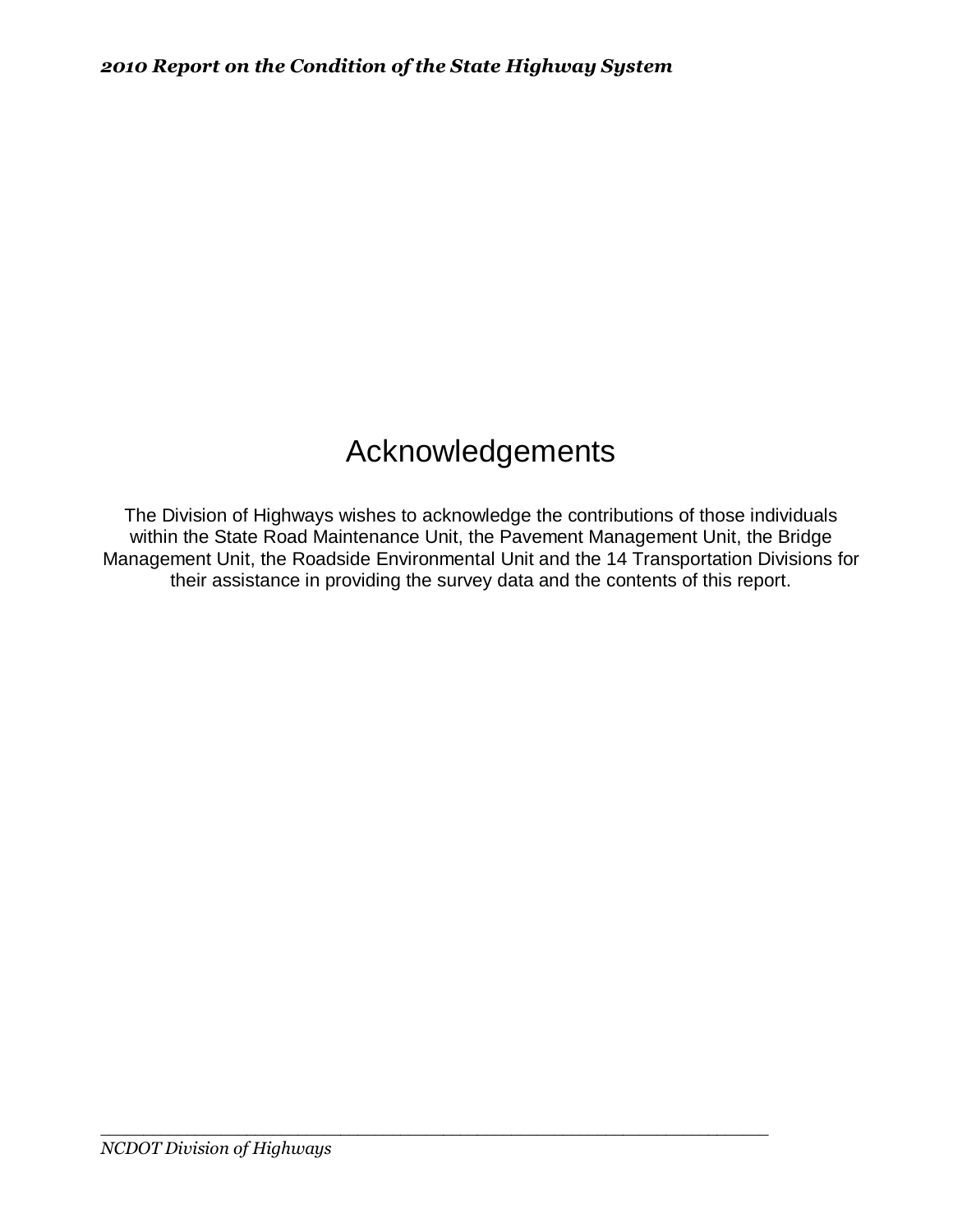#### Table of Contents

 Page Number Executive Summary **1** A - Introduction 5 B - Requirements and Methodologies 14 C - Roadway Maintenance 17 C.1 Recurring Programs 17<br>
C.2 Performance Based Programs 17 Performance Based Programs 17 C.3 Pavement Maintenance 19 C.4 Survey Findings 19 D – Bridge Maintenance 20 D.1 Recurring Programs 20<br>
D.2 Performance Based Activities 20 Performance Based Activities 20 D.3 Large Pipes and Culverts 21 D.4 Bridge Preservation 22 D.5 Bridge Rehabilitation 22 E - Highway System Operations 23 E.1 Traffic Signal Systems Maintenance 23 E.2 ITS Devices 25 F - Pavements 27 F.1 Pavement Preservation 28 F.2 Contract Resurfacing 30 F.3 Pavement Rehabilitation **F.3** Pavement Rehabilitation G – Summary and Conclusions 33 Appendix 37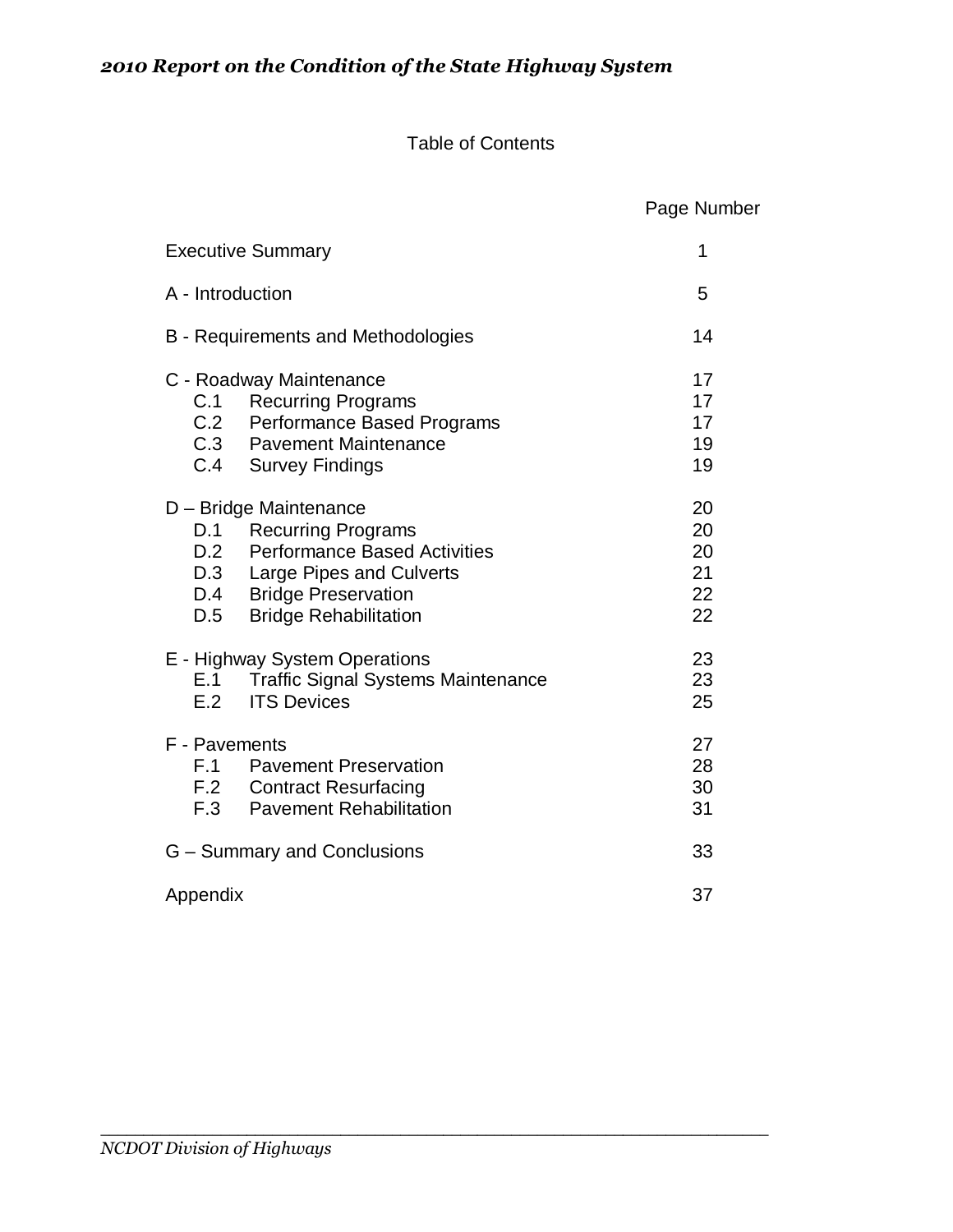## **EXECUTIVE SUMMARY**

## **Introduction**

The North Carolina Department of Transportation surveyed and evaluated the condition of the state's highway infrastructure. The purpose of this report is to provide the results of the survey, describe the current condition of the highway infrastructure, and estimate the funding needed to meet and sustain the established performance standards for routine maintenance and highway operations, system preservation, contract resurfacing and rehabilitation.

North Carolina's highway system consists of 79,185 miles of roadway and 18,205 structures. The Division of Highways within the Department of Transportation is responsible for maintaining this system. Over the past 10 years, paved lane mile growth increased by 4% and bridge deck area grew by approximately 24%. While the system continues to grow, the traditional highway maintenance funds have increased, but not enough to keep pace with inflation and system growth.

Recognizing this gap between available funding and maintenance needs, the North Carolina General Assembly and the Department work together to not only increase maintenance funds, but also find non-traditional funding sources to decrease this gap. Starting with the 2001 Session of the General Assembly, several alternative methods of funding maintenance were identified. Thanks to these alternative methods, the Department has the opportunity to improve the safety and maintenance condition on the highway system.

In addition, the Department has taken advantage of the flexibility in the Federal-Aid funding allotments to address highway maintenance and operational programs. The Transportation Improvement Program (TIP) includes approximately \$59 million per year to address existing programs areas. This report highlights one of the newest non-traditional funding streams, the Interstate Maintenance Preservation Program. This program is a planned strategy of cost-effective preservation treatments for bridges, pavements and roadside features that retard deterioration without adding structural or traffic capacity. These non-traditional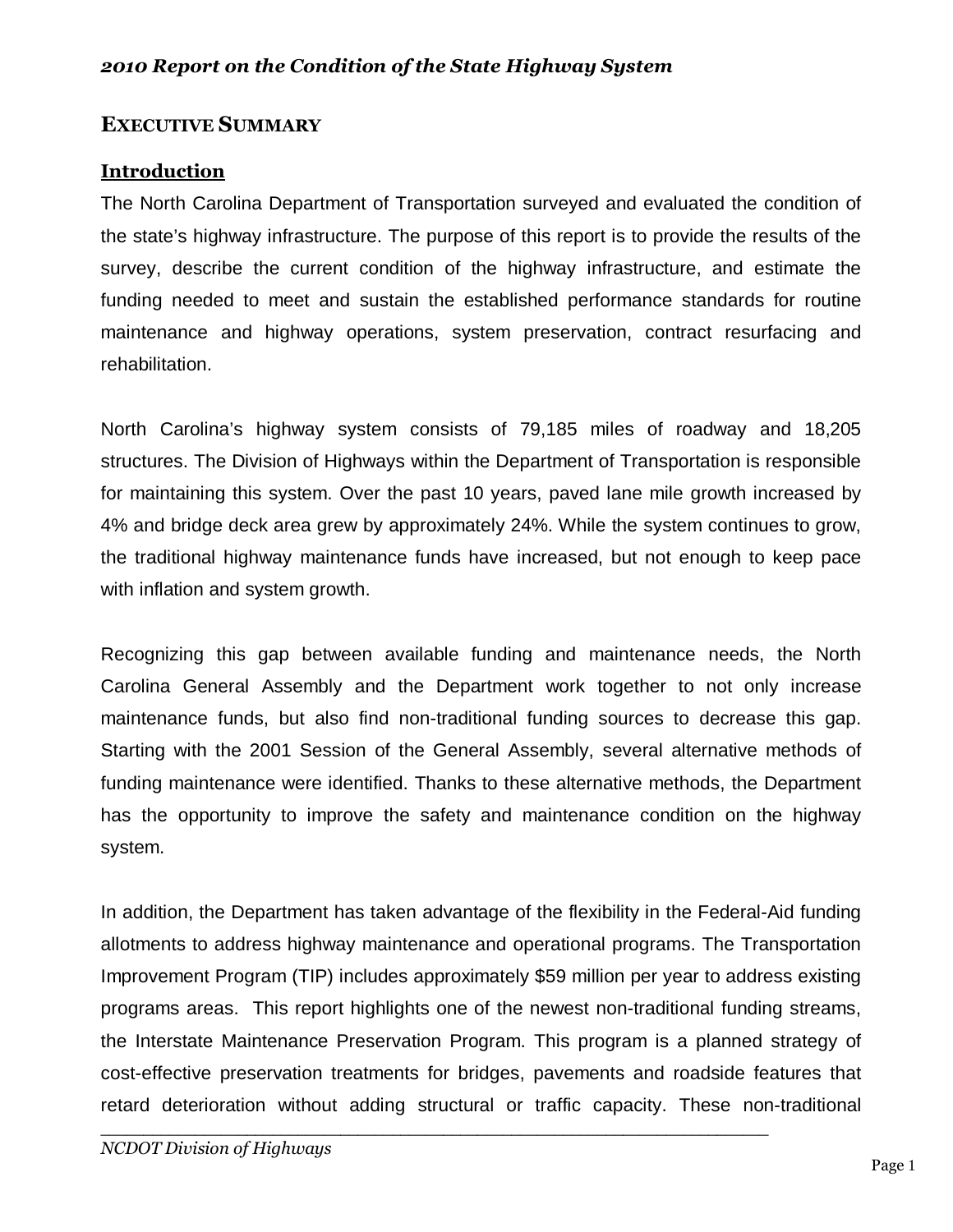funding sources are included in this report, and the maintenance needs identified take into consideration the availability of these dollars.

Another non-traditional funding source this year is the American Recovery and Reinvestment Act of 2009 (ARRA). This \$735 million in federal funding helped the Department improve highways and bridges throughout North Carolina.

## **Legislative Requirement**

Beginning in 1998, the North Carolina General Assembly required the Department to report on the maintenance condition and funding needs of the state highway system. In 2007, this legislation was modified and now requires the department to establish performance standards for the maintenance and operation of the state highway system and report on the findings. The report provides quantitative and qualitative descriptions of the condition of the system and estimates of the following:

- (1) The annual cost to meet and sustain the established performance standards for the primary and secondary highway system, to include: (i) routine maintenance and operations, (ii) system preservation, and (iii) pavement and bridge rehabilitation.
- (2) Projected system condition and corresponding optimal funding requirements for a seven-year plan to sustain established performance standards.

The revised statute also requires that on the basis of the report, the Department of Transportation develop a statewide annual maintenance program for the state highway system for funds available. This annual maintenance program is subject to the approval of the Board of Transportation and is consistent with performance standards.

The report on the condition of the state highway system and maintenance funding needs is presented to the Joint Legislative Transportation Oversight Committee by December 31 of each even-numbered year.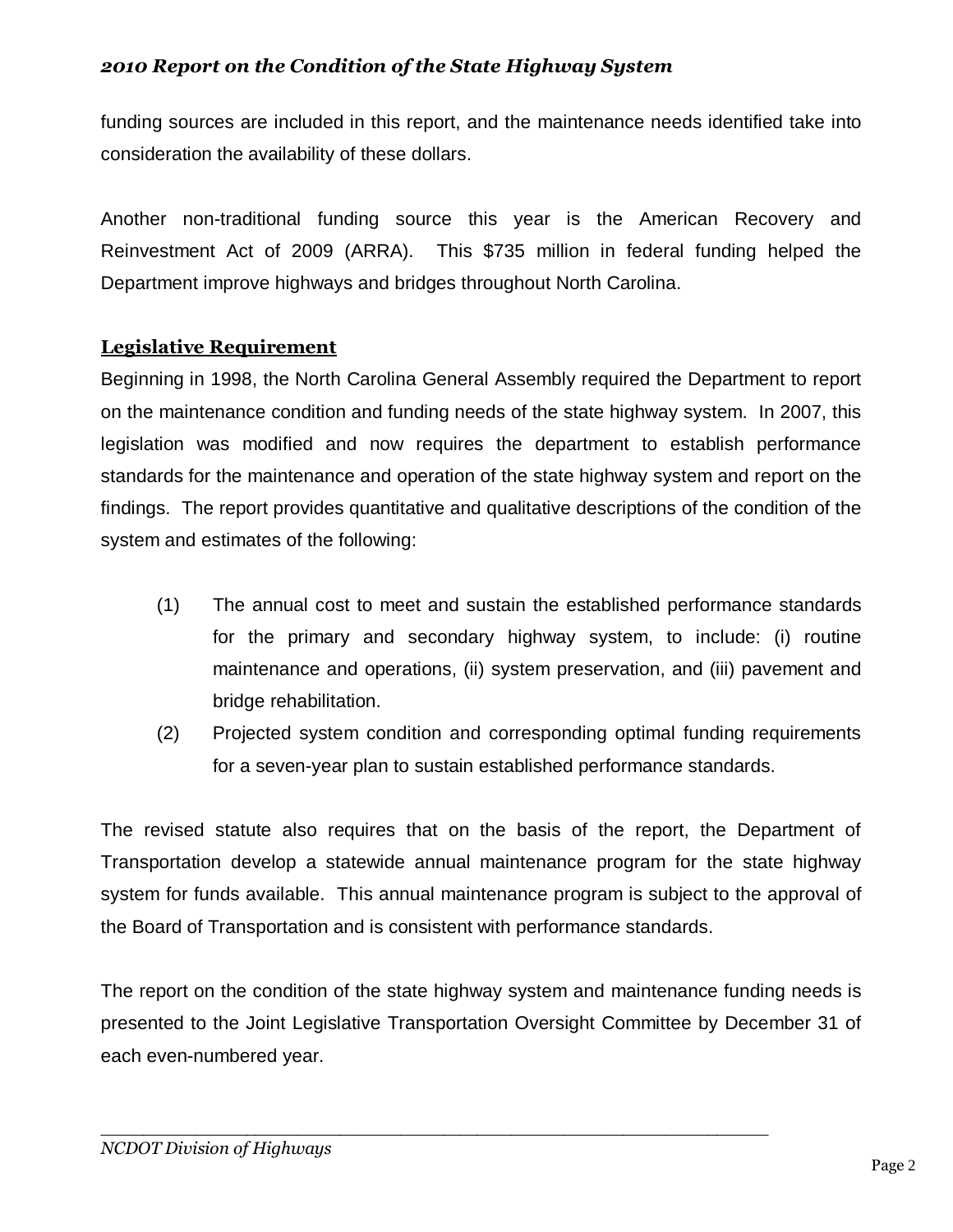#### **Survey Results**

Three comprehensive statewide surveys were used to evaluate the condition of the state highway system: (1) the Maintenance Condition Survey, (2) the Bridge Condition Survey, and (3) the Pavement Condition Survey. These surveys reveal that while many of the highway features meet the established performance standards, some do not. In accordance with the legislative requirements, the Department estimated the cost to meet and sustain these performance standards and project the optimal funding requirements for a seven-year period. The costs for the first year of the funding plan are as follows:

#### **Roadway Maintenance**

The annual cost of routine maintenance in order to meet the established performance standards is \$668.47 million.

#### **Bridge Maintenance and Preservation**

The cost of routine bridge maintenance in order to meet the established performance standards is \$71.65 million and preservation is \$26.24 million.

#### **Highway Operations**

The cost of operating the state's 8,900 traffic signals and various Intelligent Transportation System devices is \$74.49 million.

#### **Pavement Preservation and Contract Resurfacing**

The annual cost of routine and interstate pavement preservation activities is \$207 million and resurfacing is \$330 million.

#### **Disasters and Emergencies**

Recent years have been kind to North Carolina and there were few major storms, but this can change at any moment. North Carolina's volatile weather means that a major hurricane, flood, or a severe statewide winter weather event could strike. The annual anticipated need for disasters and emergencies is \$15 million.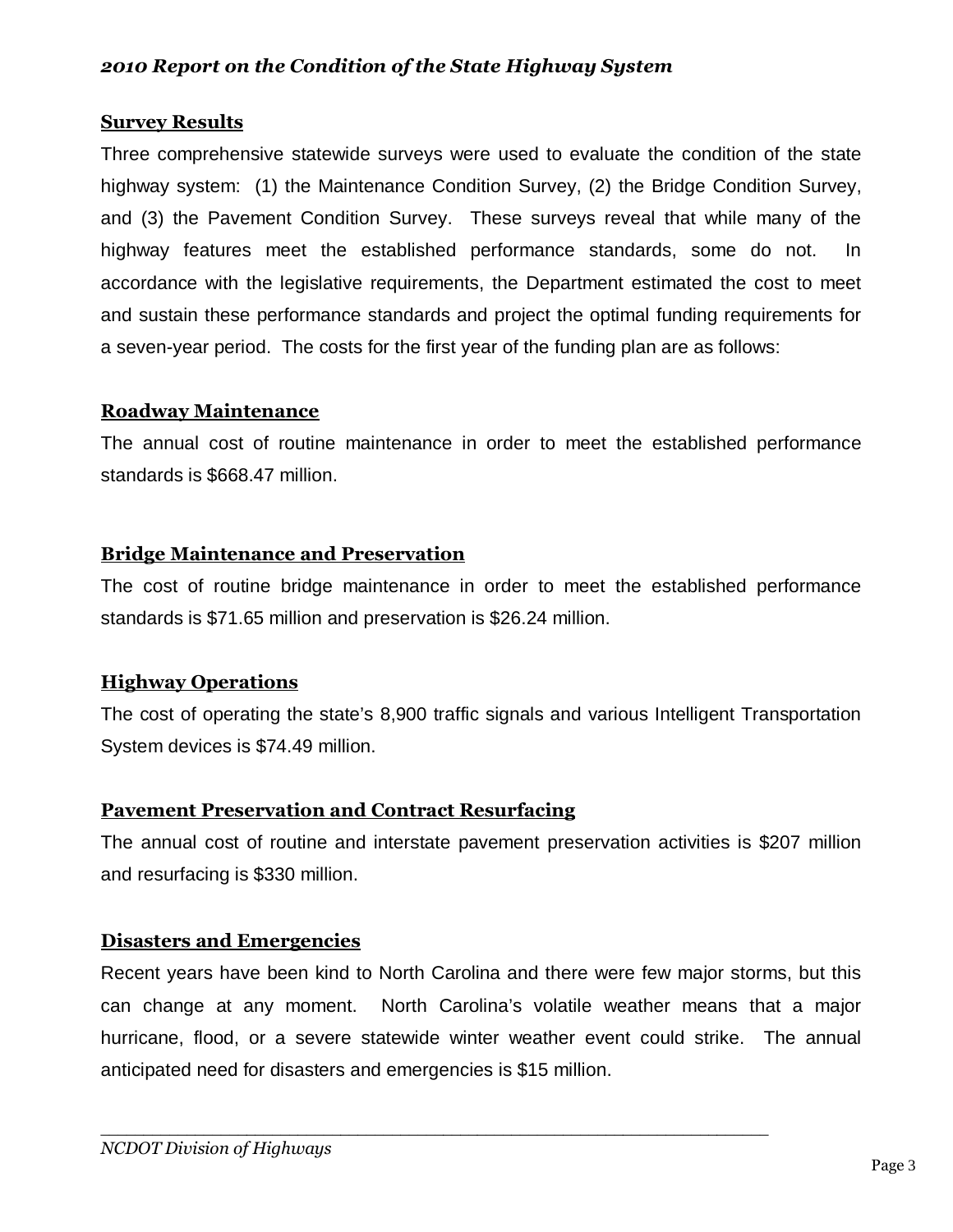## **Total Maintenance, Preservation, and Contract Resurfacing Funding Need**

Taking into consideration the maintenance benefits of \$129 million in various non-traditional funds, the total maintenance funding need for FY 2011-2012 amounts to \$1,263.85 million. As shown in Appendix D, estimated highway allocations of \$933 million leave an annual shortfall of \$330 million.

## **Pavement and Bridge Rehabilitation**

The cost of pavement and bridge rehabilitation is \$339.97 million.

## **Comprehensive Management and Investment Approach**

North Carolina stands at a crossroads of funding and system condition. The Department recognizes that as funding has remained constant system condition decreases, possibly jeopardizing the safety and mobility of North Carolina's citizens. A comprehensive, balanced funding program of maintenance, preservation, rehabilitation, and replacement is necessary to operate and maintain the highway system at an acceptable condition.

The need for a comprehensive funding program and Governor Perdue's support of the Department's steps to transform how it does business led to the creation of the NCDOT "Policies to Projects" work program. This work program clearly defines department objectives with anticipated resources and sets clear goals. This "Policies to Projects" initiative ensures our limited funding is properly invested to achieve the best results possible for the citizens of North Carolina.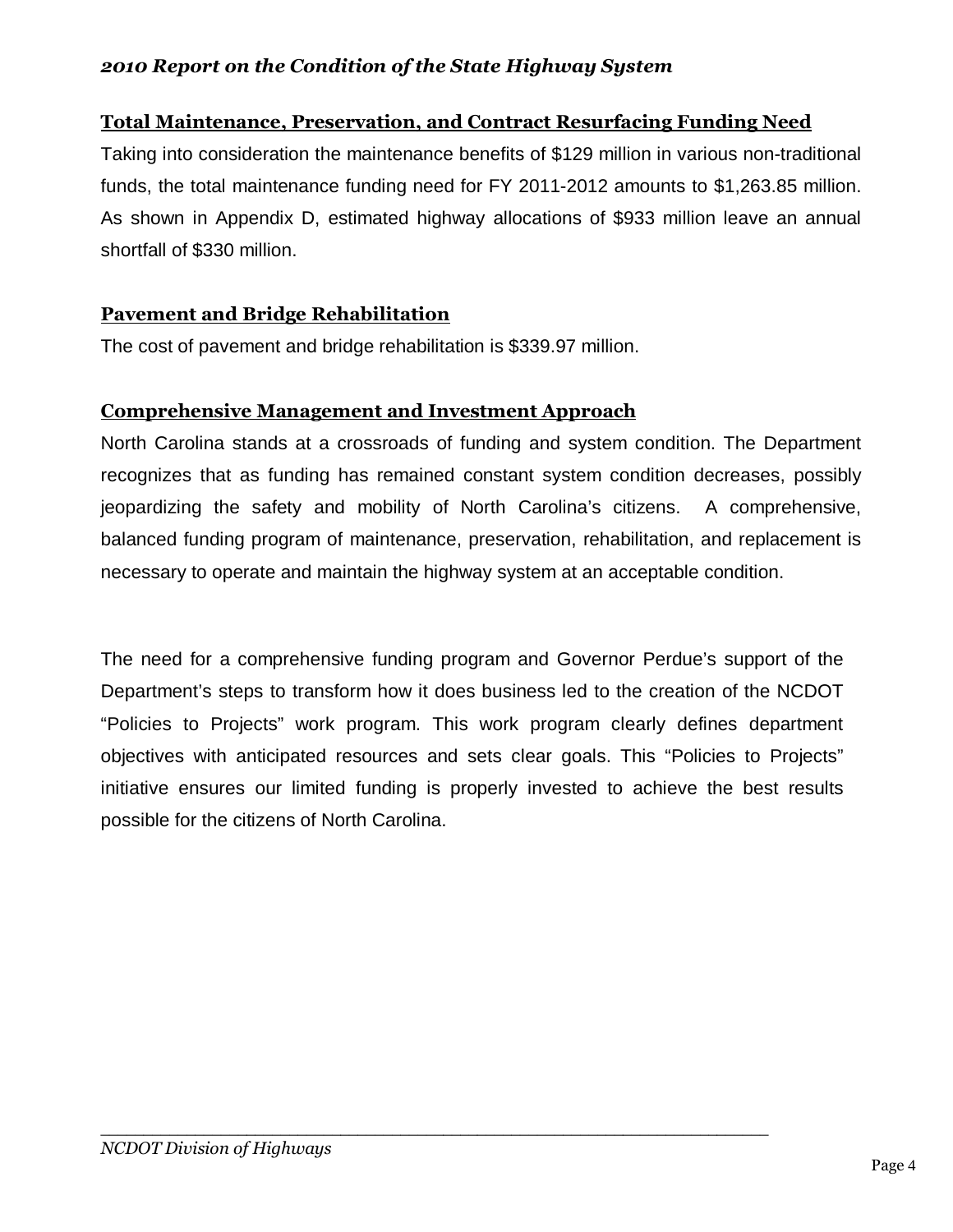### **2010 REPORT ON THE CONDITION OF THE STATE HIGHWAY SYSTEM**

## **A - INTRODUCTION**

#### **Background**

Since 1998, as required by G.S. 136-44.3, the North Carolina Department of Transportation (NCDOT) submitted a report to the Joint Legislative Transportation Oversight Committee on the condition of the state system's roads and bridges and the funding level needed to maintain this system at a reasonable level of service.

The 2007 session of the General Assembly revised General Statute 136-44.3 to require NCDOT to report the annual cost to meet and sustain established performance standards and to project the system condition and optimal funding requirements for a 7-year period. This document, the "2010 Maintenance Condition and Funding Needs for the North Carolina State Highway System", is intended to satisfy these requirements. This report also intends to provide a clear link between maintenance objectives, activities, and service levels with budget and actual performance targets.

#### **Highway System Growth**

North Carolina's highway system has grown over the last 20 years. Currently the system consists of 79,185 miles of roadway and 18,205 structures. Over the past 10 years, paved lane miles have grown by 4% while bridge deck area grew approximately 24%. Appendix A lists the mileage and bridge deck area totals for the past 10 years.

While the country's recent recession slowed the rate of growth in vehicle miles traveled, it is anticipated this rate will return to pre-recession growth. Over the last two years, there was a dip in vehicle miles traveled, but this shows signs of growth again. During the period from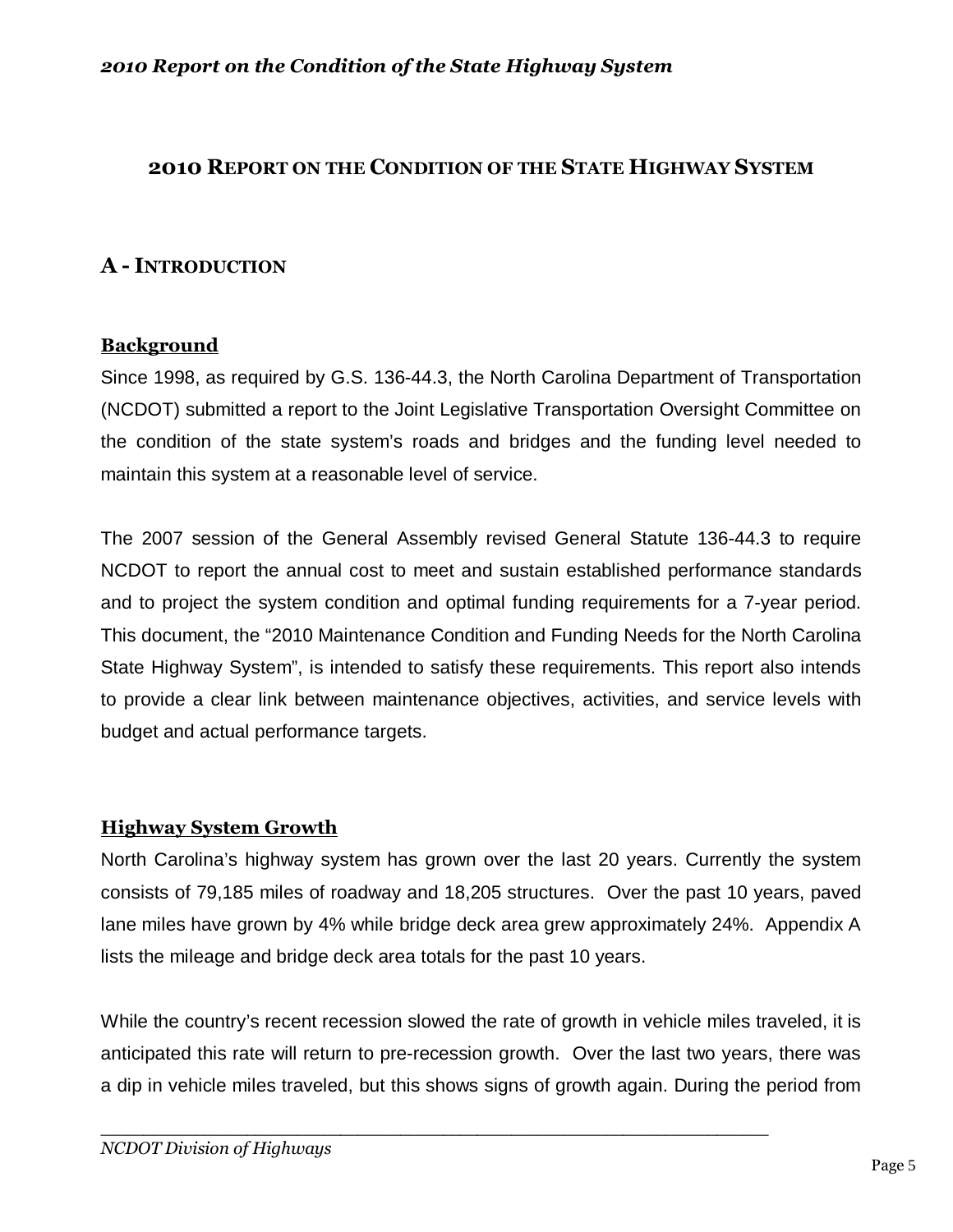2001 - present, vehicle miles traveled increased by 15% while the paved lane miles have only increased by 4%. This VMT increase places a heavier burden on the existing infrastructure due to increased truck traffic as well as heavier trucks. Coupled with a greater volume of cars, this leads to congestion which increases travel times and wastes fuel. All of these factors accentuate the need for adequate maintenance funding to address highway system maintenance and operations and the added deterioration caused by the increase in traffic.

## **Freight**

In addition to the growth in vehicular traffic, there is also expected to be an even faster rise in freight traffic. Following the 2009 "Statewide Logistics Plan for North Carolina"\* report published by NC State University for the North Carolina Office of State Budget and Management, Governor Purdue established the Governor's Logistics Task Force. This task force was charged with:

- o Conducting a thorough inventory and evaluation of existing public and private transportation and commerce assets, including ports, inland ports, airports, highways, railroads, major distribution centers, and business and industrial parks.
- $\circ$  Reporting on the current system for moving goods and people, including the condition of the system, its overall performance, and its safety.
- o Projecting future needs for the state's multi-modal transportation system and explore challenges and opportunities in meeting those needs.
- o Identifying relevant research and best practices in transportation and logistics from other states.
- o Inventorying current laws, rules, policies, processes, and organizational structures that affect the movement of people and goods across the state and make recommendations for changes to improve the efficiency and safety of our transportation system.
- o Exploring innovative ideas in transportation and economic development that can help support the state's logistics capacity, including public private partnerships.
- o Making additional short-term and long-term recommendations to create an integrated logistics plan for North Carolina.

**\*** North Carolina State University, "Statewide Logistics Plan for North Carolina" May 13, 2008 [http://www.osbm.state.nc.us/files/pdf\\_files/05132008StatewideLogisticsPlan.pdf](http://www.osbm.state.nc.us/files/pdf_files/05132008StatewideLogisticsPlan.pdf)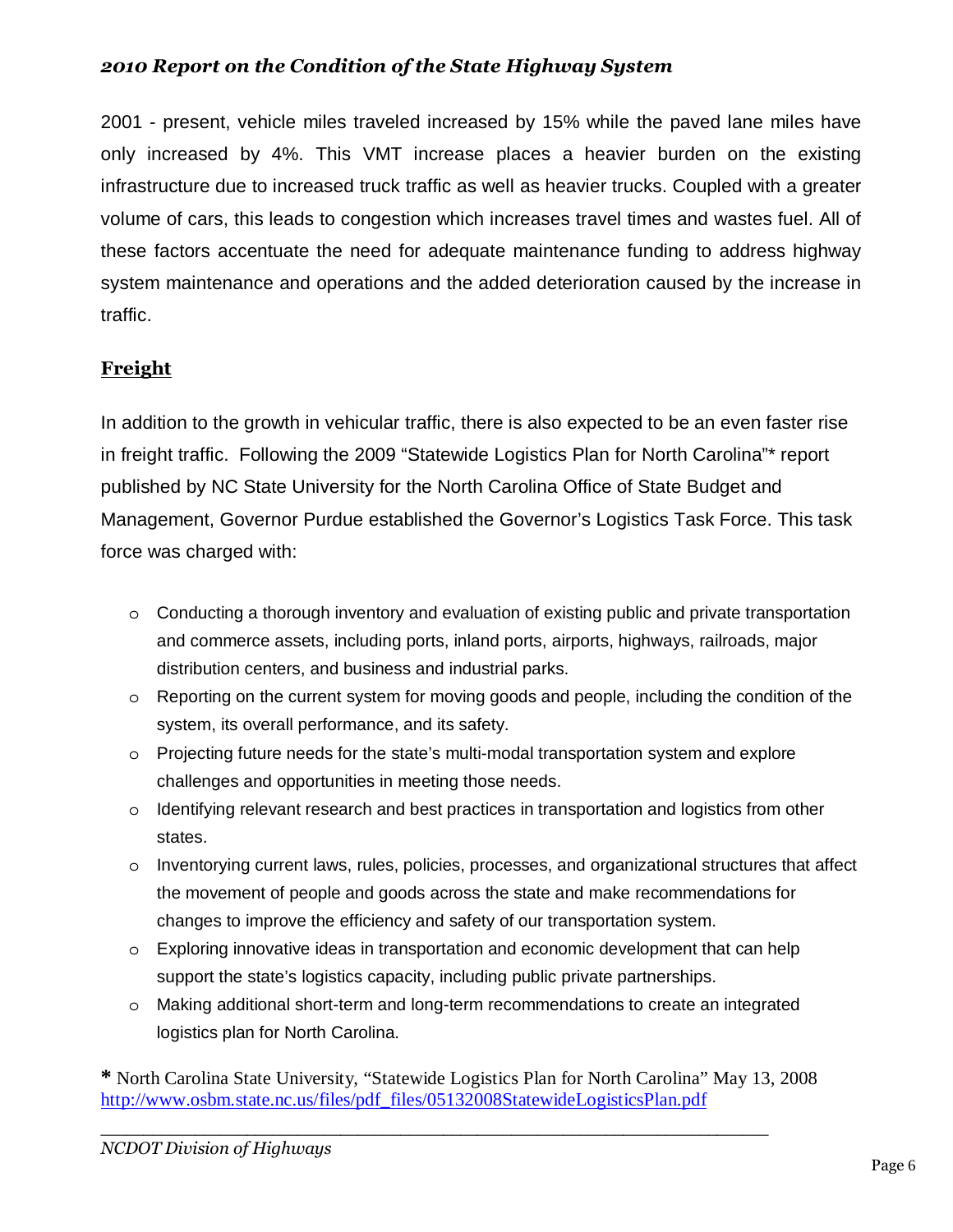The Task Force continues meeting and reporting its progress, findings, and recommendations to the Governor every six months, or more frequently, if warranted.

Other sources also support this vision of expanded freight movement across North Carolina. The Federal Highway Administration reports that in 2007, 281 million tons of freight was moved across our state. This number includes both imports and exports. FHWA also estimates that by the year 2030 more than 324 million tons of freight will be moved across our state annually. This freight growth comes with increased congestion and wear and tear on the state's transportation system. Among the strategies to mitigate congestion are capacity improvements,



good maintenance of roads and bridges, a balance between transportation modes and attention to system operation and maintenance. Trucks continue to be the single most-used mode to move freight across our country. Victor Mendez, Federal Highway Administrator, is quoted as saying "this confirms how critical our highway infrastructure is to the nation's economy."

## **History of Maintenance Funding**

Much of North Carolina's highway system's growth came in the form of widening two-lane highways to four-lane facilities and constructing urban loops. While this type of roadway carries higher volumes of traffic, they are also more costly to maintain and preserve. When past maintenance funding is adjusted by the Consumer Price Index\*, the total dollar amount devoted to maintenance operations is 22% higher than that of FY 2000, as indicated in Figure 1.

**\*** "All Urban Consumers" Table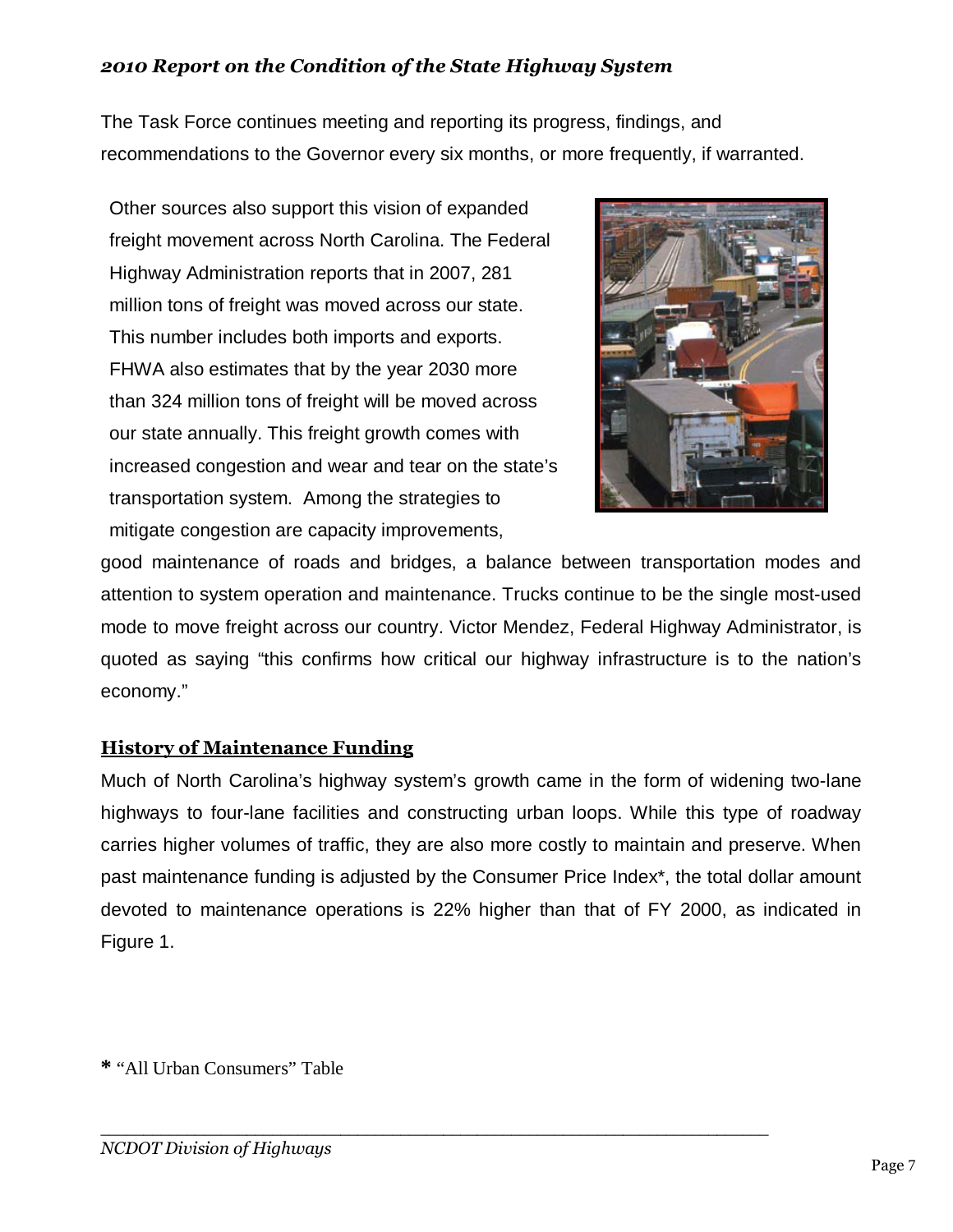

**Figure 1 – Maintenance Funding, Adjusted by the All Urban Consumers Table (CPI)** 

Oil prices have a dramatic impact on the Department's programs including TIP construction, maintenance, resurfacing, and pavement preservation. The cost of liquid asphalt, a key component of pavement, saw wide variability in pricing. As an example, in 2008, NCDOT paid an additional \$75 million in asphalt price adjustments due to the rising price of crude oil, only to turn around in 2009 and have a negative price adjustment of \$41 million. As of this report, NCDOT is on track to pay an additional \$85 million by the end of the year in asphalt price adjustments, indicating the volatile swings in the crude oil market. Gasoline also saw similar swings in pricing, but has not returned to the previous 2007 levels and is expected to remain high.

The impact of high liquid asphalt prices is counterbalanced by the effects of the ongoing economic downturn. The construction and paving industries have been hard hit by the slowdowns as well. The positive effect for the state is competitive bidding for almost all projects, and many projects came in at more than 10% below the original engineer's cost estimate.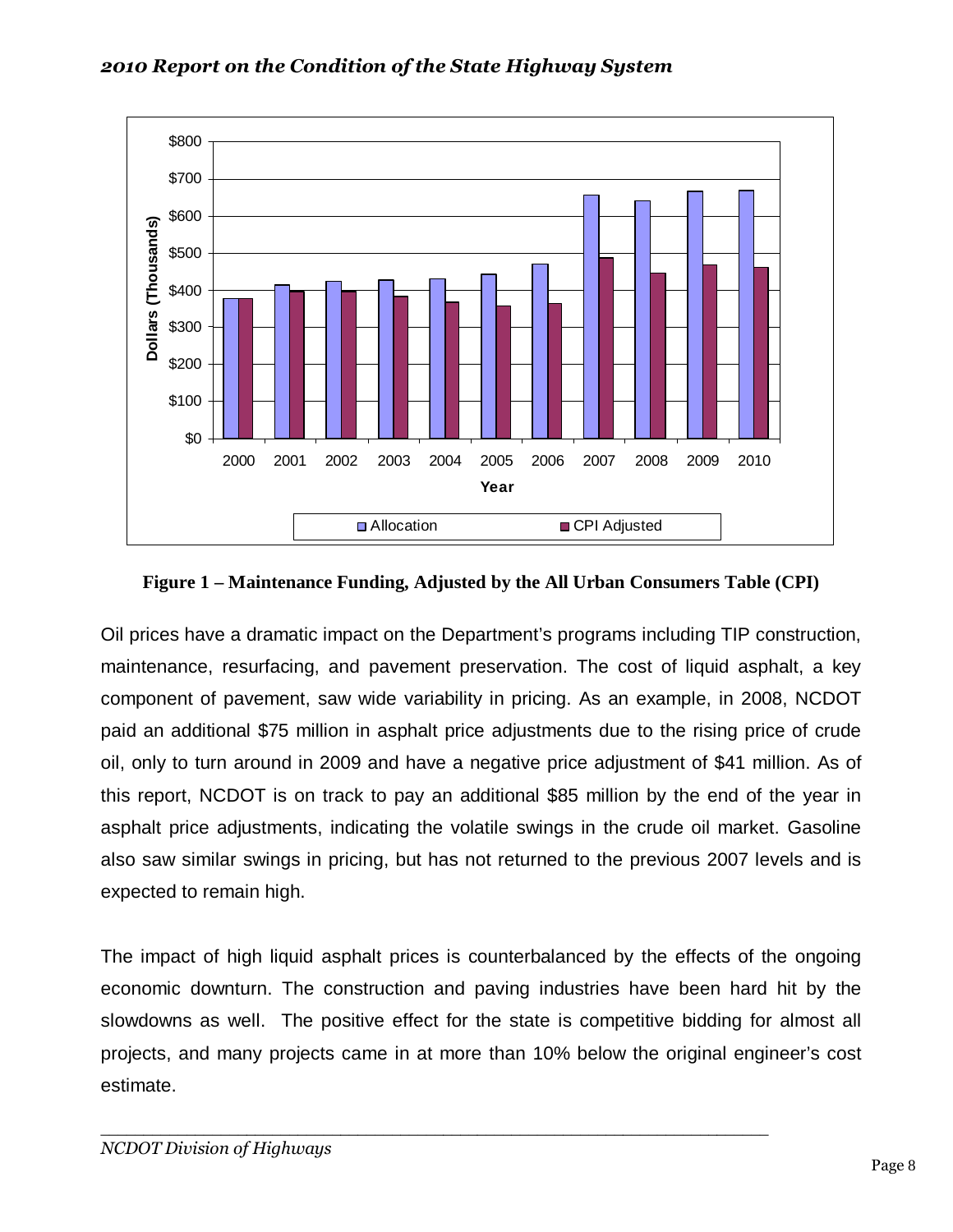For example, the 2007 version of this report quoted resurfacing costs for a secondary road at \$62 thousand per lane mile and \$79 thousand per lane mile for interstate and high volume primary routes. Recent bid prices for secondary road resurfacing are around \$40 thousand per lane mile and \$71 thousand per lane mile for interstates. These costs are broad estimates but show the impacts of both the asphalt prices and the recession.

Given these factors, one can see that while the amount of Contract Resurfacing funds almost tripled since 2000, when adjusted by the NC Highway Construction Cost Index table of the Consumer Price Index, the total dollar amount allocated for Contract Resurfacing is 57% higher as indicated in Figure 2. This results in a marked decline in purchasing power.



**Figure 2 – Contract Resurfacing, Adjusted by the NC Highway Construction Cost Index** 

This increased cost of asphalt also impacts maintenance operations by increasing the cost of patching materials, pavement widening, and pavement preservation treatments.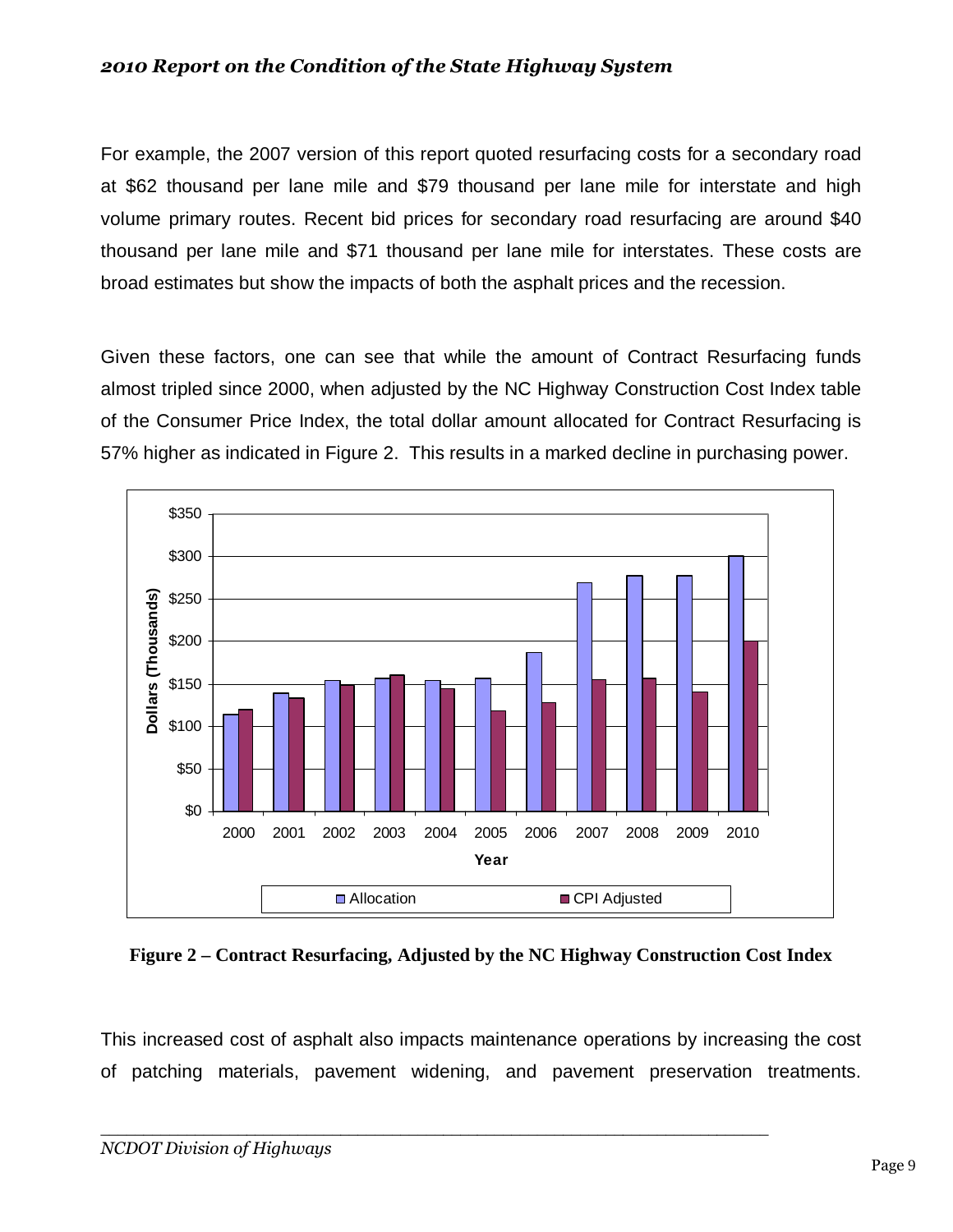Dramatic cost increases in structural steel and concrete have also impacted the bridge maintenance, rehabilitation and replacement programs.

## **Non-Traditional Funding Sources**

It is estimated that the nation's investment in its transportation system is about \$1 trillion in replacement value. From a business standpoint, it makes sense to maintain and preserve this tremendous asset. Beginning in 2001, the Department started using non-traditional sources of funds to help offset the cost of maintenance. This allows North Carolina the flexibility to expand from a strictly "construction" program to include maintenance, preservation and modernization programs as well.

## **American Recovery and Reinvestment Act (ARRA)**

In February 2009, President Obama signed the American Recovery and Reinvestment Act into law and the Department received \$838 million in federal funding - \$735 million for highway and bridge improvements and \$103 million for transit. The legislation required states to obligate the first half of funding within 120 days of receipt, and the remaining half to projects within a year.

As of October 1, 2010, the department advertised 266 contracts representing \$584 million in ARRA funding which indirectly effects maintenance operations. More than 230 of these have been completed. These projects include bridge improvements and replacements, pavement improvements and pavement widening and safety and traffic management contracts. Of the \$584 million that was obligated, \$393 million has been expended to date.

Bids have come in approximately 22 percent, or \$100 million, lower than estimated, allowing the Department to stretch funds further. Being proactive, the Department programmed additional projects and was able to make additional improvements to our transportation system that normally would have waited years to be funded.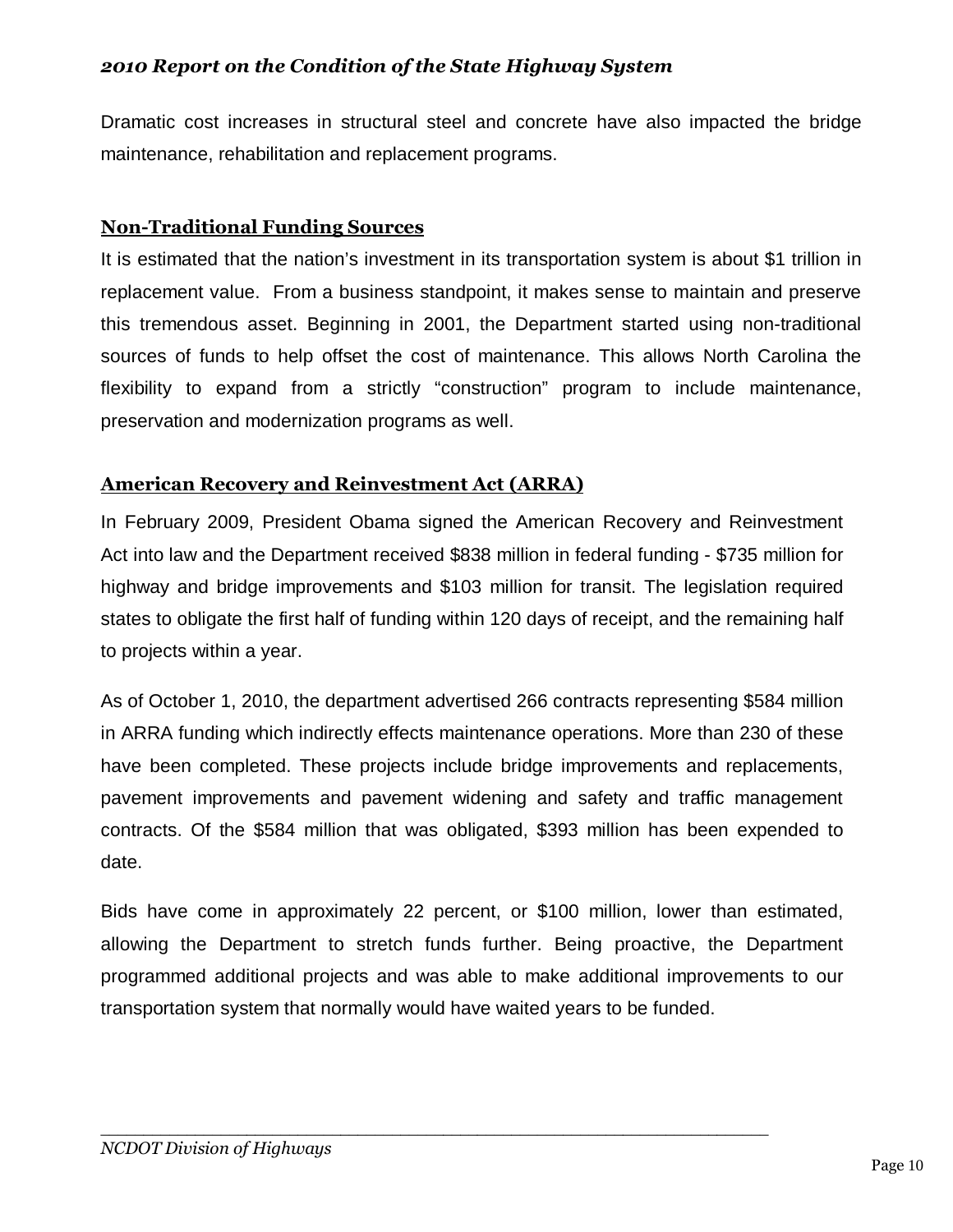The overarching goal of ARRA was to create and sustain jobs for a wide range of industry partners throughout the country, meaning the projects ultimately selected must be diverse in size, type and geography.

Nationally, the US Department of Transportation committed \$26.60 billion to more than 12,000 road, highway and bridge projects across the country. In addition to putting our fellow citizens back to work, these projects make our communities safer, greener, more livable, less congested and economically stronger.

## **Secondary Road Construction Funds**

Since creation of the State Highway Trust Fund in 1989, the Department paved over 11,000 miles of unpaved secondary roads in North Carolina, with only 4,500 miles now remaining unpaved. In view of the fact that the paved secondary road system did not keep up with the demands placed on it by increased urbanization and traffic, the 2006 Session of the General Assembly approved changes in the General Statutes that govern the use of secondary road construction funds. House Bill 1825 allowed these funds to be spent on the paved secondary road system to improve its functionality through safety, modernization and condition improvements. The Department now has the ability to address more of the paved secondary road needs in addition to the traditional secondary road paving program. Currently about half of the \$140 million funds are programmed for traditional paving projects, and the other half programmed for paved system improvements. Therefore, it is estimated that about \$70 million of these funds will have a positive effect on the maintenance condition of the paved secondary road system.

## **Interstate Maintenance Preservation Program (IMPP)**

The Interstate Maintenance Preservation Program is a planned strategy of cost-effective treatments to Interstates; including bridges, pavements and roadside features that prevent or retard future deterioration without increasing structural or traffic capacity. The IMPP is to be used in conjunction with an effective interstate maintenance program to extend the life of bridges, pavements and roadside features.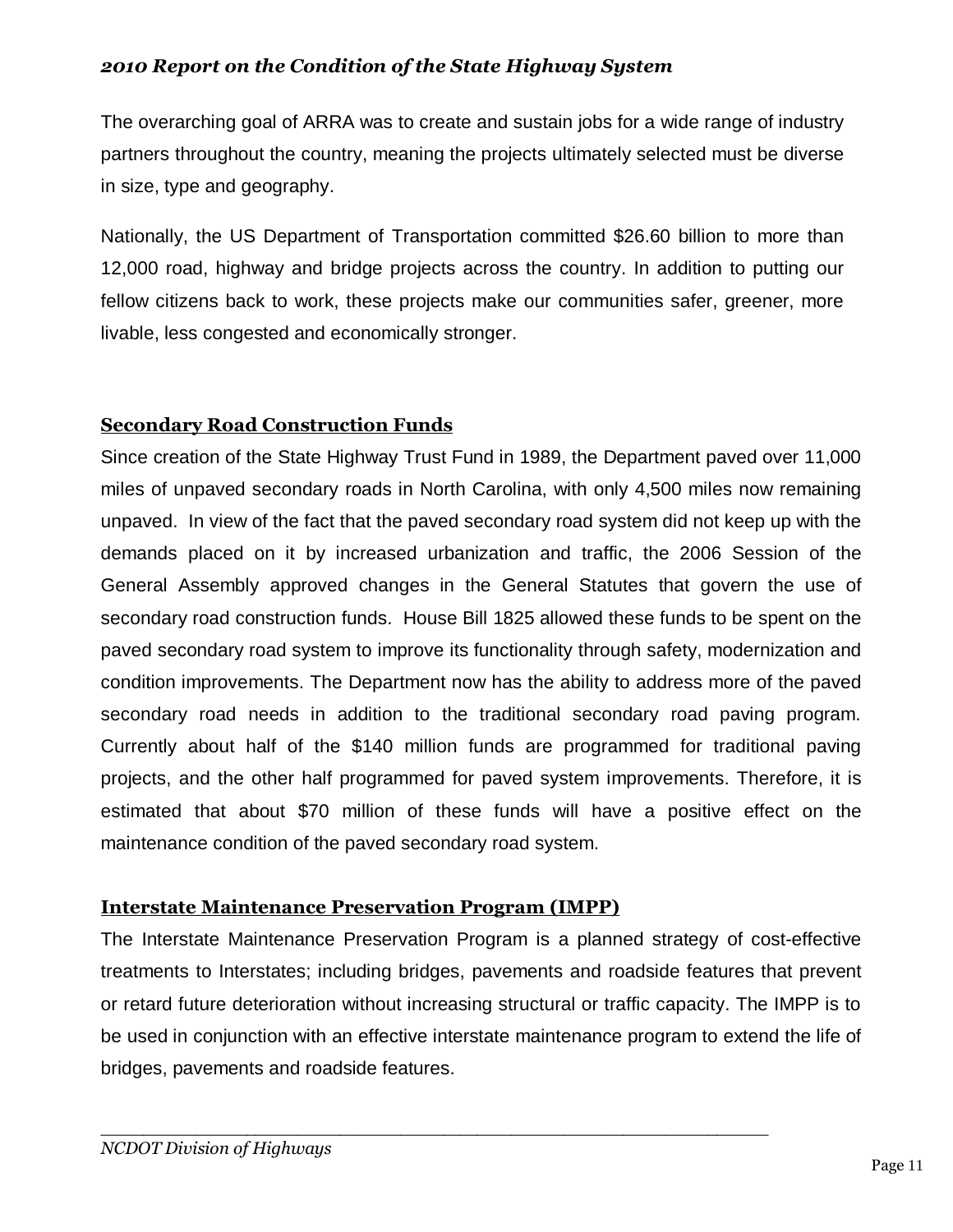The IMPP is managed by division and central NCDOT personnel with oversight from the North Carolina FHWA Division Office. Projects eligible for these funds include deck preservation activities, girder painting or repairs, crack sealing, diamond grinding, drainage system repairs and pavement marking or sign replacement, among others.

## **Summary of Non-Traditional Funding**

The following funding sources are identified that help address or supplement current operational programs.

|                                                    |                                                                                                                                                                                                                        | FY 2010-2011      |
|----------------------------------------------------|------------------------------------------------------------------------------------------------------------------------------------------------------------------------------------------------------------------------|-------------------|
| <b>Project</b>                                     | <b>Description</b>                                                                                                                                                                                                     | <b>Allocation</b> |
| <b>ITS Traffic Operations</b>                      | Funds are used for operation and maintenance of Incident<br>Management and ITS Programs                                                                                                                                | \$18 M            |
| <b>Positive Guidance</b><br>Program                | Funds are used to improve pavement marking lane lines and<br>symbols to provide better traffic guidance and visibility on the<br>primary roadway system                                                                | \$6M              |
| <b>Traffic System</b><br><b>Operations Program</b> | Funds are used for operation and maintenance of traffic signal<br>systems                                                                                                                                              | \$20 M            |
| <b>Bridge Preventative</b><br>Maintenance Program  | Funds are used to address bridge preservation needs such as<br>deck and joint repair, and bridge painting                                                                                                              | \$5M              |
| HB 1825 Secondary<br>Road Improvement<br>Program   | Funds are used to make improvements to the paved secondary<br>road system                                                                                                                                              | \$70 M            |
| Interstate Maintenance<br>Preservation Program     | Funds used as part of a planned strategy of cost effective<br>treatments to Interstates; including bridges, pavements and<br>roadside features that prevent or retard future deterioration on<br>the interstate system | \$10 M            |

The projects shown above which help meet the estimated highway maintenance funding needs have been taken into consideration in the total estimated funding cost and are reflected in Appendix D.

## **Policies to Projects**

NCDOT recognized the need for a comprehensive funding approach to all aspects of its operations. When Governor Perdue took office, she heard the public demand for politics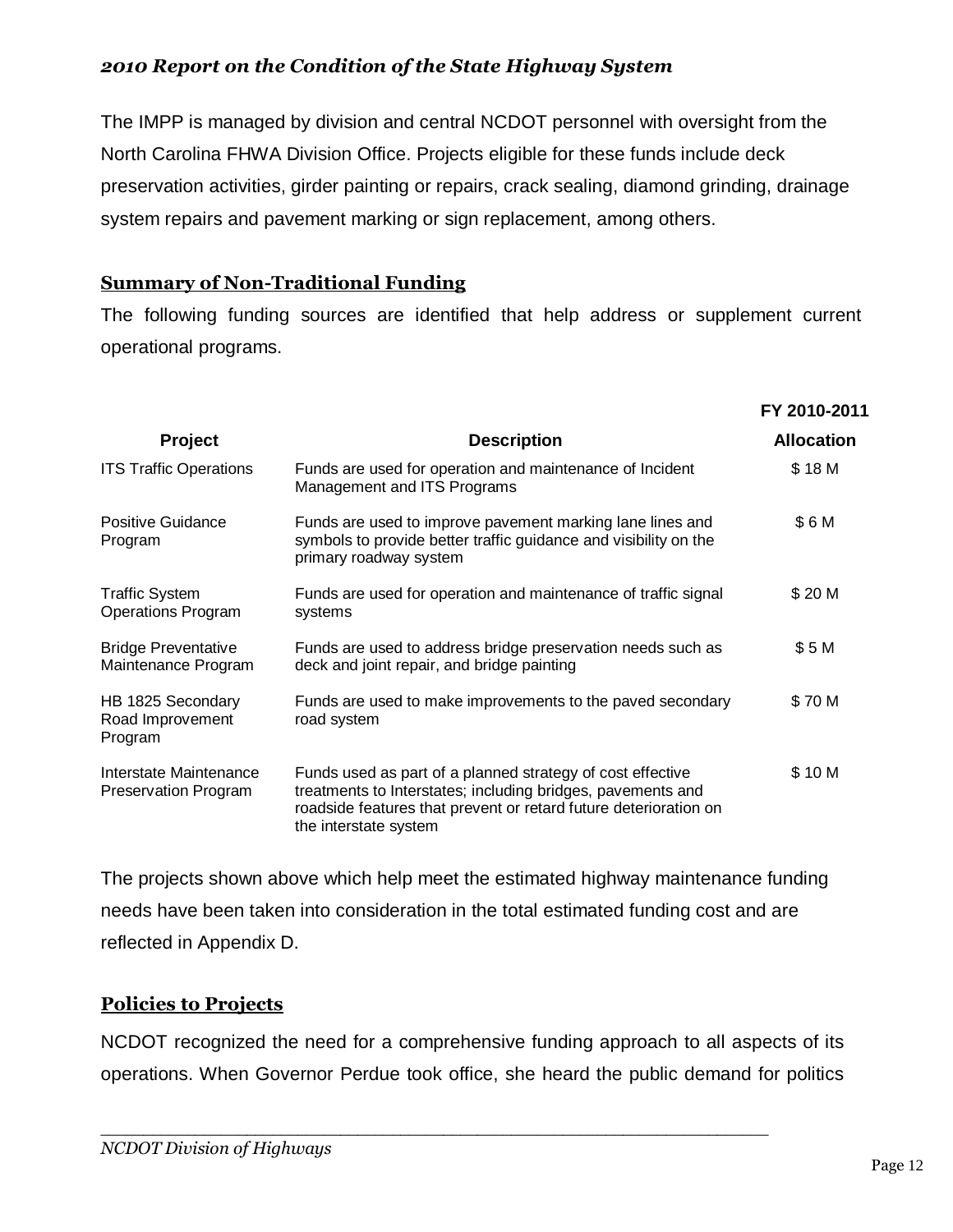to be removed from transportation planning in North Carolina and supported the Department's steps to transform how it does business.

This led to the creation of the NCDOT Work Program, entitled "Policies to Projects." This initiative defines clearly what the Department will do with anticipated resources, based on a data-based prioritization process, ensuring limited funding is properly invested to achieve the best results possible for the citizens of North Carolina.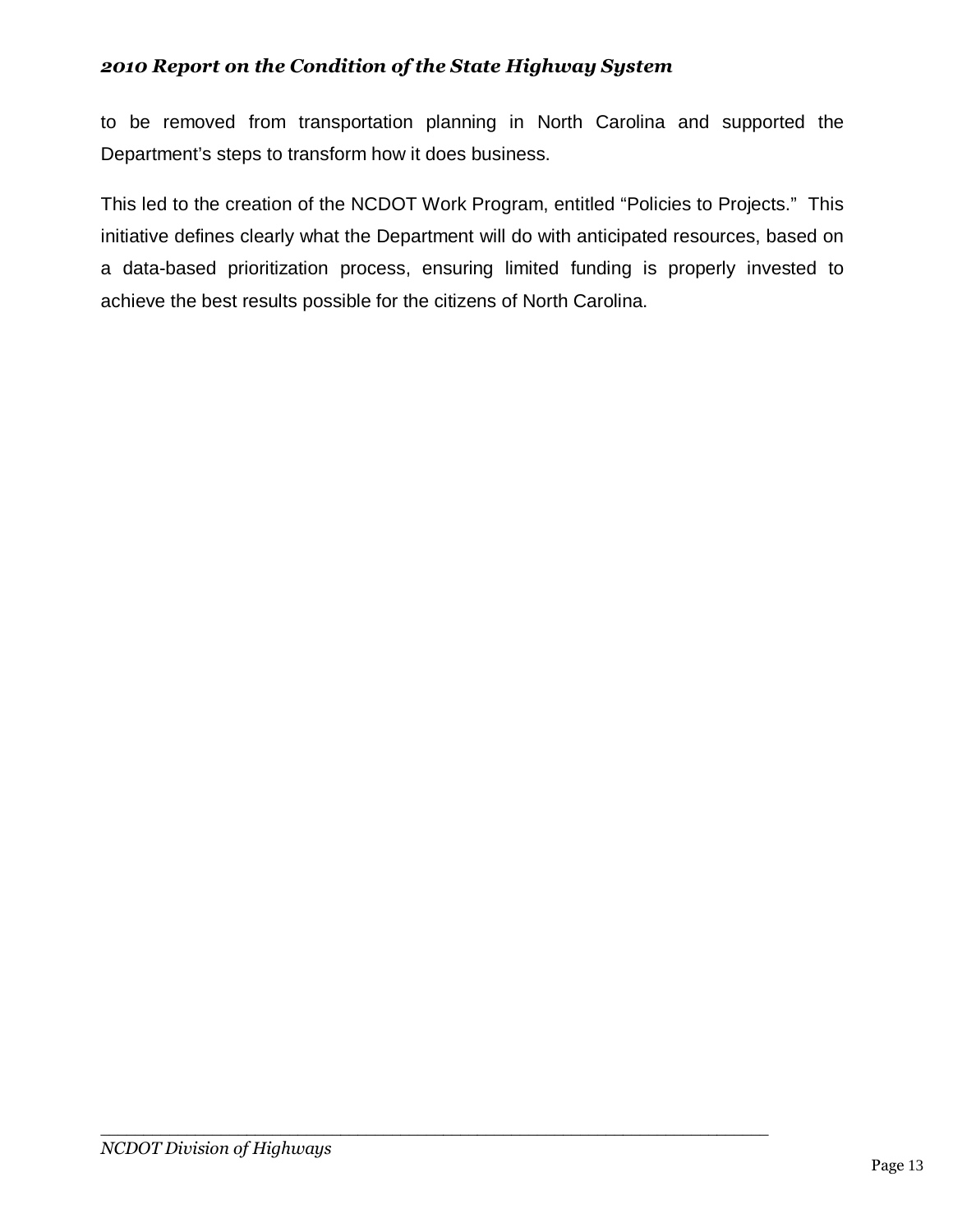#### **B – REQUIREMENTS AND METHODOLOGIES**

#### **Requirements of G.S. 136-44.3**

Revised NC General Statute 136-44.3, ratified by the 2007 General Assembly, requires NCDOT to establish performance standards for the maintenance and operation of the State highway system and report on the findings. The report is to provide both quantitative and qualitative descriptions of the condition of the system and provide estimates of the following:

- (1) The annual cost to meet and sustain the established performance standards for the primary and secondary highway system, to include: (i) routine maintenance and operations, (ii) system preservation, and (iii) pavement and bridge rehabilitation.
- (2) Projected system condition and corresponding optimal funding requirements for a seven-year plan to sustain established performance standards.

The revised statute also requires that on the basis of the report, the Department of Transportation develop a statewide annual maintenance program for the state highway system for funds available, which will be subject to the approval of the Board of Transportation and is consistent with performance standards.

The report on the condition of the state highway system and maintenance funding needs is presented to the Joint Legislative Transportation Oversight Committee by December 31 of each even-numbered year.

In accordance with the requirements of this statute, this report describes the survey methodology and annual costs needed to meet and sustain the established performance standards for the primary and secondary highway system. This report includes costs for routine maintenance and operations, system preservation and pavement and bridge rehabilitation. These annual cost figures are then projected for a 7-year optimal funding strategy. To satisfy the requirements of this legislation, a detailed assessment was conducted of the state's pavements, structures and roadway features.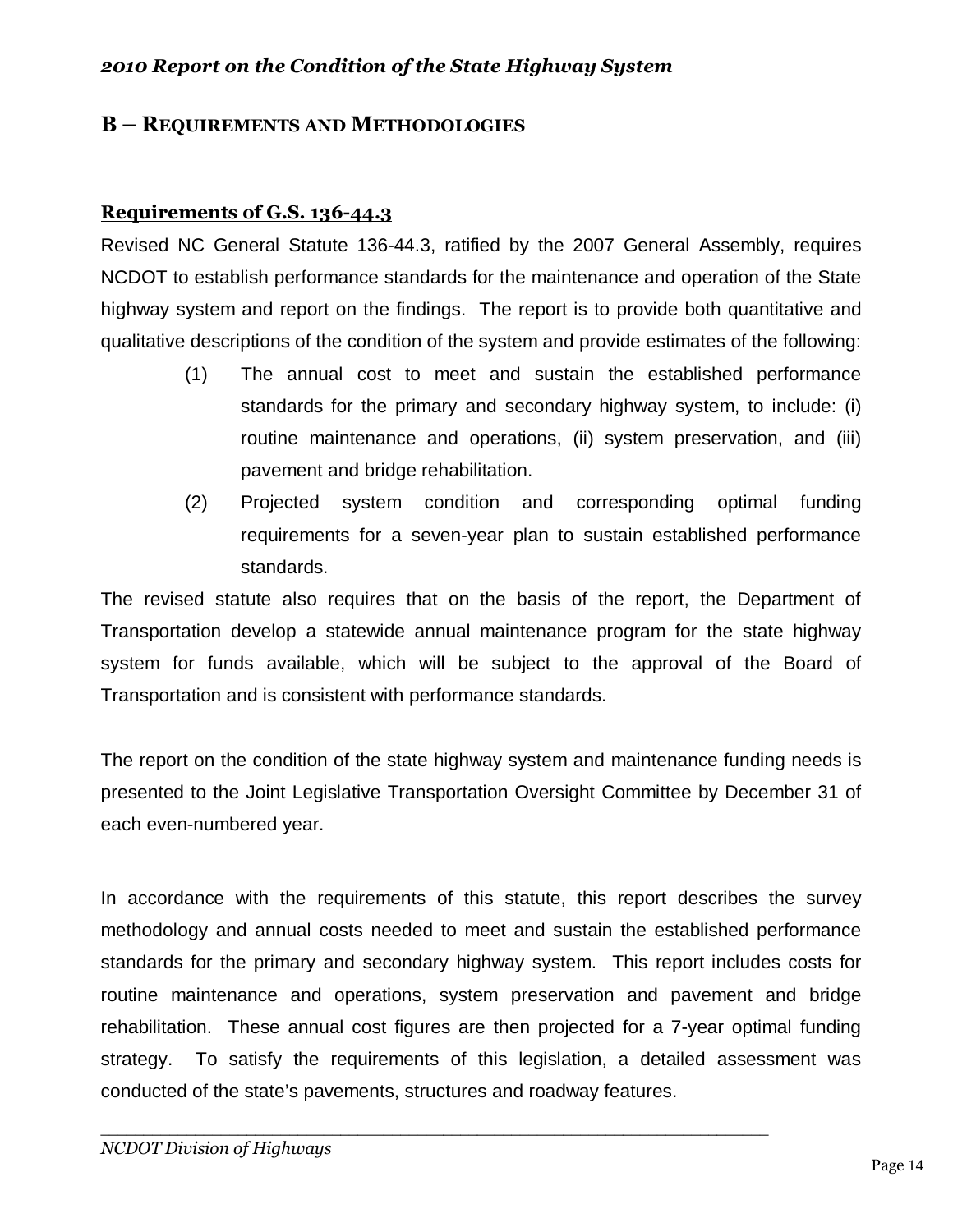#### **Survey Methodology**

Three statewide surveys were used to assess the condition of the state highway system: (1) the Maintenance Condition Survey, (2) the Bridge Condition Survey, and (3) the Pavement Condition Survey. Along with the results of these surveys, historical funding and expenditure data were used to estimate the annual costs to meet and sustain the established performance standards.

#### **Performance Measures**

Since the 2008 Condition of the Highway System Report, a working group of upper level field personnel was assembled to fine tune the performance measures and targets for the various features of the highway system. This fine tuning process was necessary to ensure the features measured and the targets identified were realistic and accurately reflected field conditions and budget needs. As with any new performance-based management system, it is expected to take several iterations to refine the methodology. The Department is excited about the progress made in this area and looks forward to continued refinement and institutionalization of this management approach.

These individual targets for items such as drainage features, signs, and roadside vegetation are summarized, along with bridge and pavement data, into overall ratings for the Interstate, Primary and Secondary systems. This data serves as a report card on the condition of individual elements as well as categories of elements such as roadside features, bridges and pavements. Finally, an overall score is developed for each system. These report cards are provided with number grades which correspond with target levels of service shown in Appendix C.

The Department believes this management approach gives each manager flexibility to achieve the performance objectives without being prescriptive on how to get there. The methodologies used in the preparation of these survey reports, along with the results and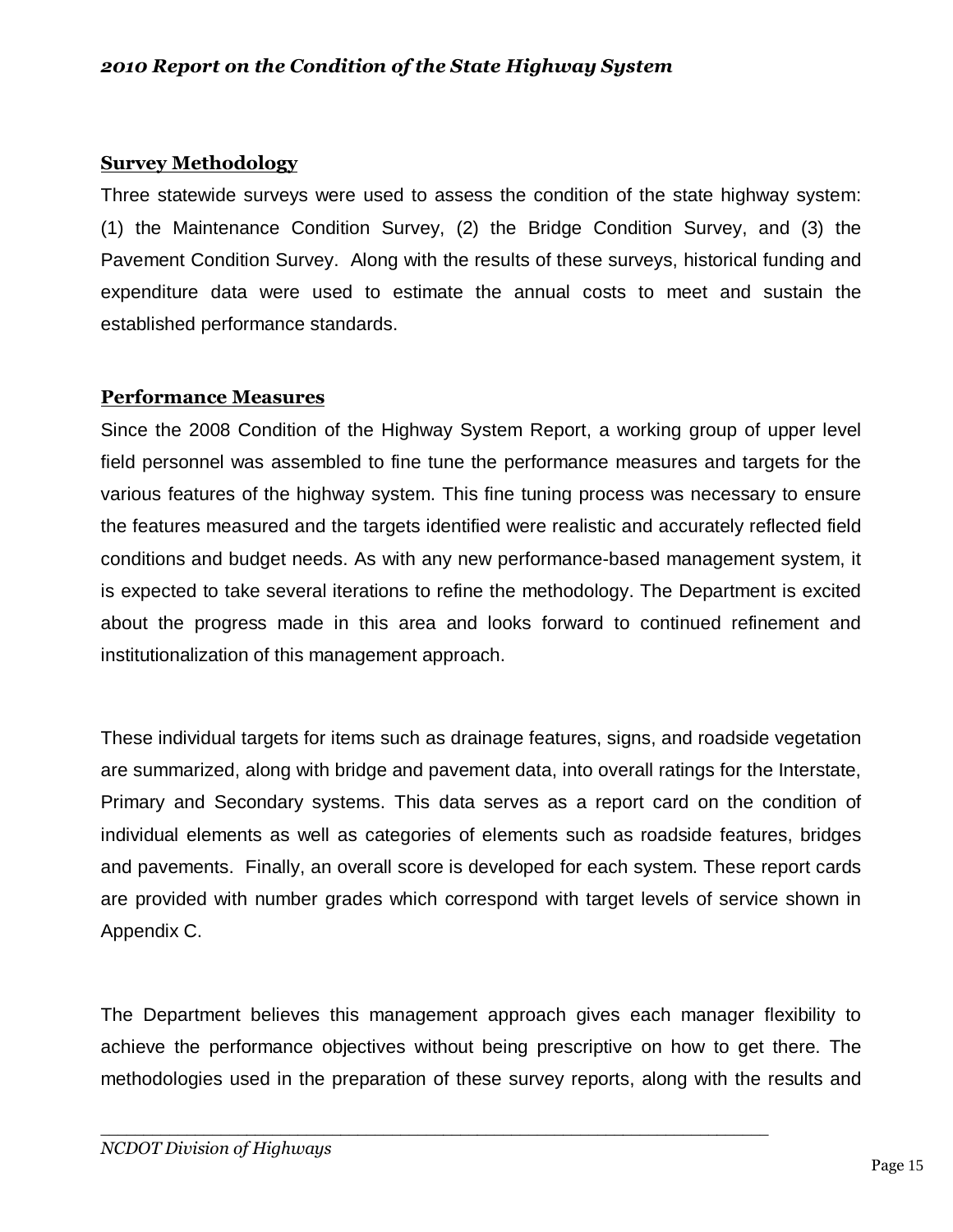conclusions, are accepted practices used in other state transportation departments throughout the United States.

#### **Performance Based Management**

The Performance Based Management approach, developed in 2005 by Division of Highways-Operations, is a key component of the Department's Performance Dashboard which demonstrates to the public how the Department rates itself in various measures. These report cards also provide a feedback loop to infrastructure managers on deficiencies in asset types and the overall condition of the network. The Department believes this change provides each manager with the information needed to achieve the outcomes established by the Department. This change has led local managers to focus more on a network approach to the highway system and management, looking for ways to improve system condition over the long term while being more efficient with the resources available to them.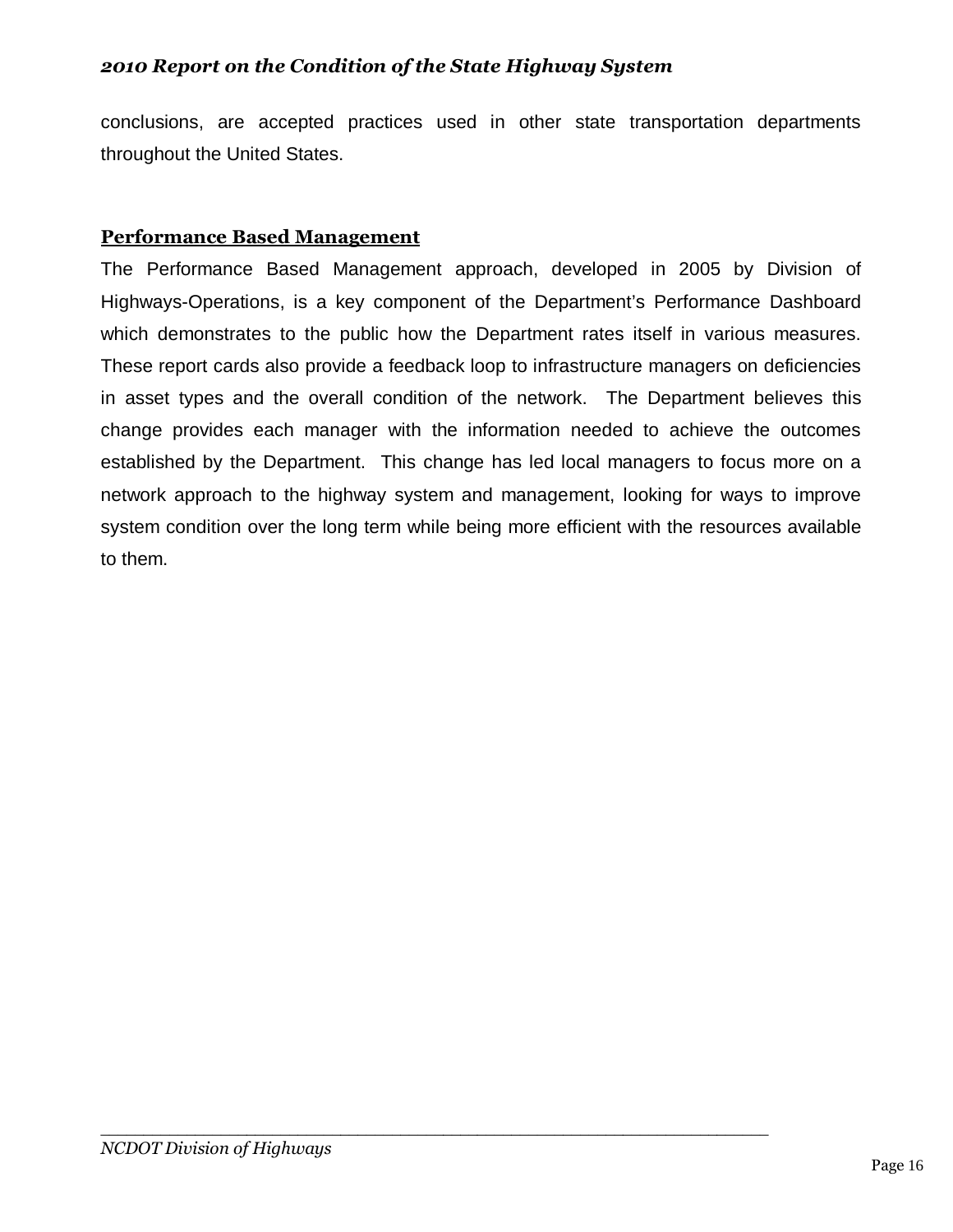## **C – ROADWAY MAINTENANCE**

Routine maintenance may be described as work activities performed on a recurring basis to provide the traveling public with a safe and reliable highway facility. However, before the first dollar is allocated to satisfy routine maintenance activities, several million maintenance dollars are set aside each year to fund specific statewide programs. Some of these programs are mandated while others are allocated by need. Once these statewide program needs are satisfied, the remaining dollars are allocated by division and county to fund routine maintenance activities.

Roadway maintenance consists of work activities associated with the maintenance and upkeep of the roadway. These work activities are subdivided into two categories: (1) Recurring Programs and (2) Performance-Based Activities.

## **C.1 – RECURRING PROGRAMS**

Recurring programs are activities necessary for the operation of the highway system that do not have direct performance measures associate with them. Examples of these programs include: historical markers, state park road maintenance, railroad signal maintenance, weigh station maintenance, maintenance and technical training, major events, rest area restorations, roadway hazard removal, roadway and sign lighting, unpaved road maintenance, snow and ice control and emergency repairs in non-declared events. The annual expenditures of these programs are approximately \$ 98.03 million.

## **C.2 PERFORMANCE BASED ACTIVITIES**

Examples of performance-based activities include maintenance to pavements, shoulders and ditches, drainage, signs, pavement markings, rest areas and welcome centers, plant beds, and storm water devices. A detailed survey conducted through the Maintenance Condition Assessment Program assesses the condition of these roadway features. The major categories are pavements, shoulders and ditches, drainage, roadside features, traffic control devices, and environmental items such as rest areas. The following photographs illustrate some of the features recorded during the survey.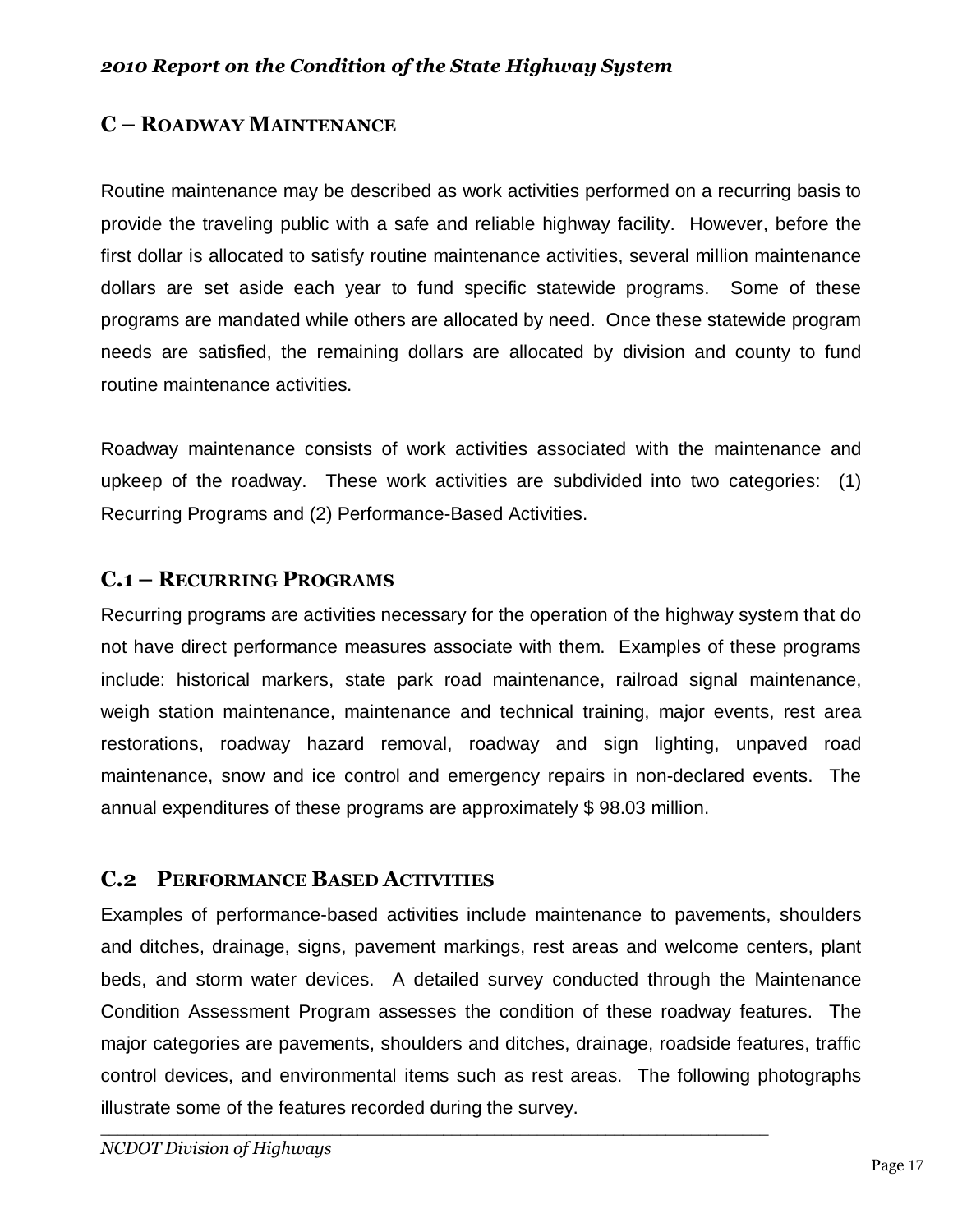



Pavement Shoulders and Ditches Drainage







Roadside **Traffic Control Devices** Rest Areas





Brush and Tree Control

This survey assesses the condition of each system using statistical sampling and projects highway condition at the county level. The randomly selected sites and survey teams assess the condition of these 0.1-mile sections for the features shown in Appendix C. The amount of deficient conditions is recorded during the survey and a maintenance condition rating is calculated. This rating, as compared to the target rating also shown in Appendix C, is used to calculate an estimated cost to achieve a predetermined target performance. The estimated annual cost for these performance based activities is \$271.41 million.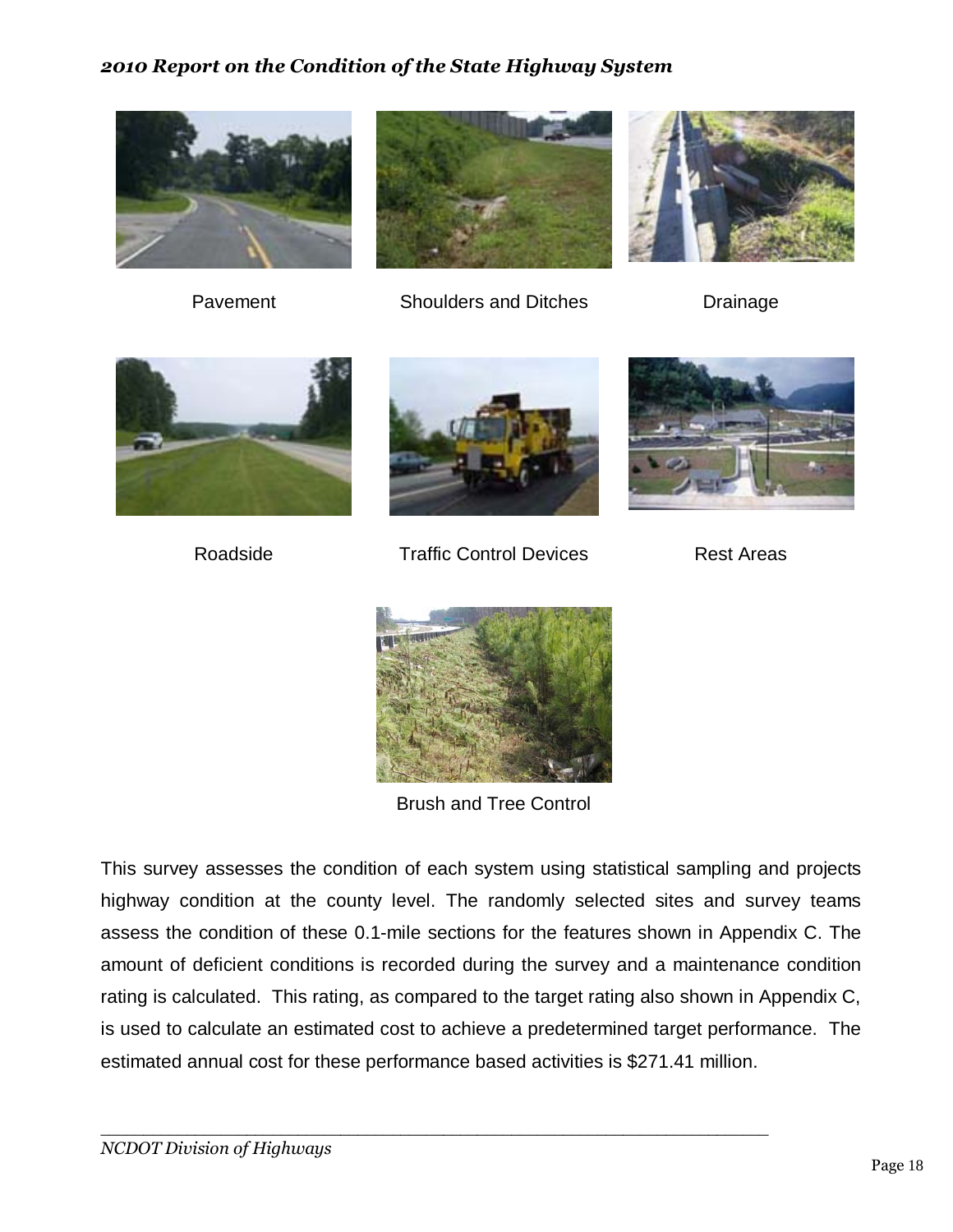## **C.3 PAVEMENT MAINTENANCE**

Pavement maintenance is defined as routine scheduled or emergency activities on pavements to correct defects and patch potholes. A funding amount needed for pavement maintenance activities is derived from the Pavement Condition Survey. Maintenance treatment activities includes; patching, crack sealing, faulting, spalling, and slab repair. The estimated annual cost of these operations is \$299.03 million.

## **C.4 SURVEY FINDINGS**

The survey results are summarized in Appendix C. This table shows the element rated, the target value and the statewide average score for the Interstate, Primary, and Secondary systems. Also shown, is an average overall score for the roadway features. These figures indicate that some activities are maintained at or above the target level of service, while others are not. In order to bring these below-target elements up to an acceptable condition, additional funding is needed. It is also important to remember, some features must be maintained at a high level of service due to safety concerns and considerations.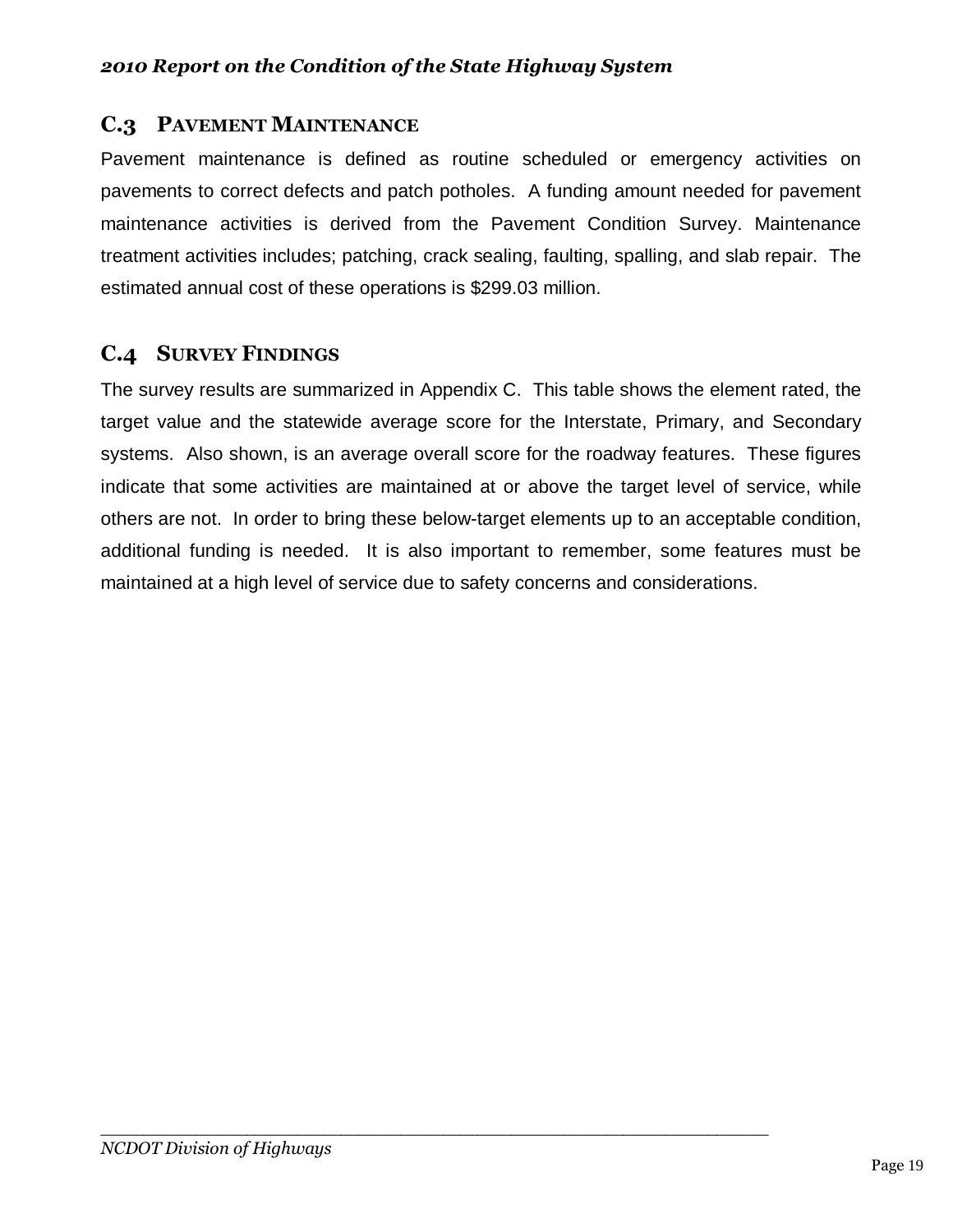#### **D – BRIDGE AND STRUCTURE MAINTENANCE**

Bridge and structure maintenance consists of work activities associated with the maintenance and upkeep of bridges, structures, large pipes and culverts. The conditions of these assets are evaluated through two separate survey methods: 1) the FHWA required biannual bridge inspection program for bridges and large structures greater than 20 feet in length, and 2) inspections of large pipes and culverts, 54 inches in diameter up to 20 feet in length. Pipes and culverts less than 54 inches are included in the Roadway Maintenance section of this report.

A comprehensive sustainable infrastructure management approach that provides a level of asset performance over a multi-year time frame at the lowest cost consists of a strategy that incorporates a mix of treatments of maintenance, preservation, rehabilitation and replacement. This section addresses the funding needed for each of these treatments except for replacement. First, bridge and structure maintenance work activities are addressed under the two categories of (1) Recurring Programs, and (2) Performance Based Activities. Large pipe and culvert needs are then discussed, followed by bridge preservation and rehabilitation needs.

#### **D.1 RECURRING PROGRAMS**

These activities consist of drawbridge maintenance, small bridge replacements, large culvert installation and maintenance, and scour/slope protection. The annual estimated funding needs for these programs are approximately \$20.92 million.

#### **D.2 PERFORMANCE BASED ACTIVITIES**

These activities consist of maintenance and repairs to bridge items such as timber and steel handrails, timber, concrete and steel decks, expansion joints, steel and concrete beams, support piles, and footings. A detailed analysis of these elements is conducted through the Bridge Condition Survey. In accordance with this survey, inspections assess the condition of the state highway system bridges for five major elements: railings, decks, expansion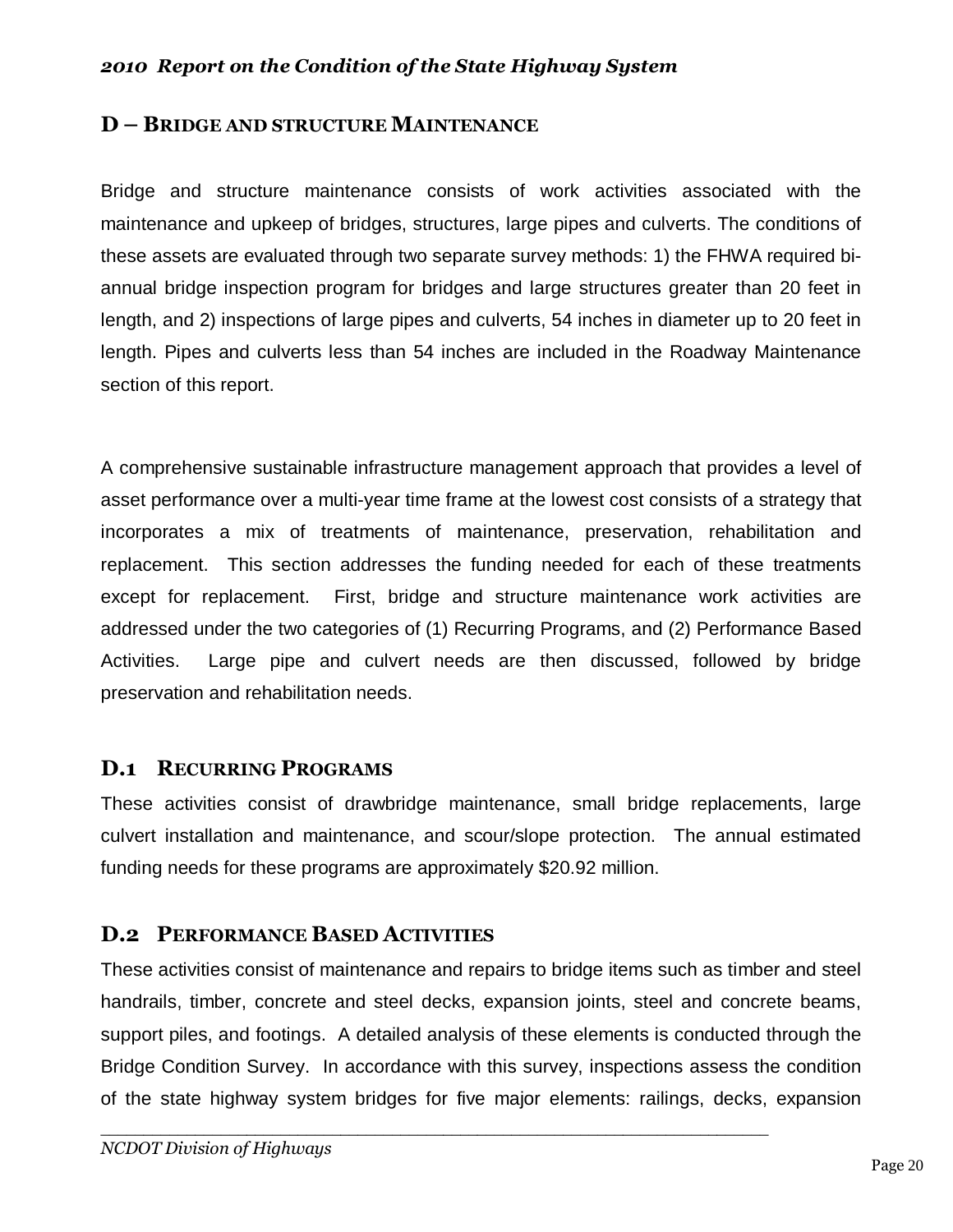joints, superstructure, and substructure. The photographs below illustrate some of the conditions observed during the survey.

Every bridge in the state receives a detailed inspection once every two years. Survey teams assess the condition of the elements for each bridge. Element conditions are then determined for each bridge and summarized into a statewide Bridge Condition rating. In addition, the survey teams determine the quantity and type of repair needed. This information is used to calculate the statewide bridge maintenance needs. The result of this survey is shown in Appendix C and provides the level of service for Decks, Superstructure, Substructure, Rails and Expansion joints. The estimated annual cost to maintain these features at an acceptable level is \$44.58 million.







Railings **Decks** Decks Expansion Joints



Superstructures Substructures Substructures



## **D.3 LARGE PIPES & CULVERTS**

There are approximately 25,000 state owned pipes, culverts and drainage structures which range from 54" in diameter and up to 20 feet in length. These assets consist of various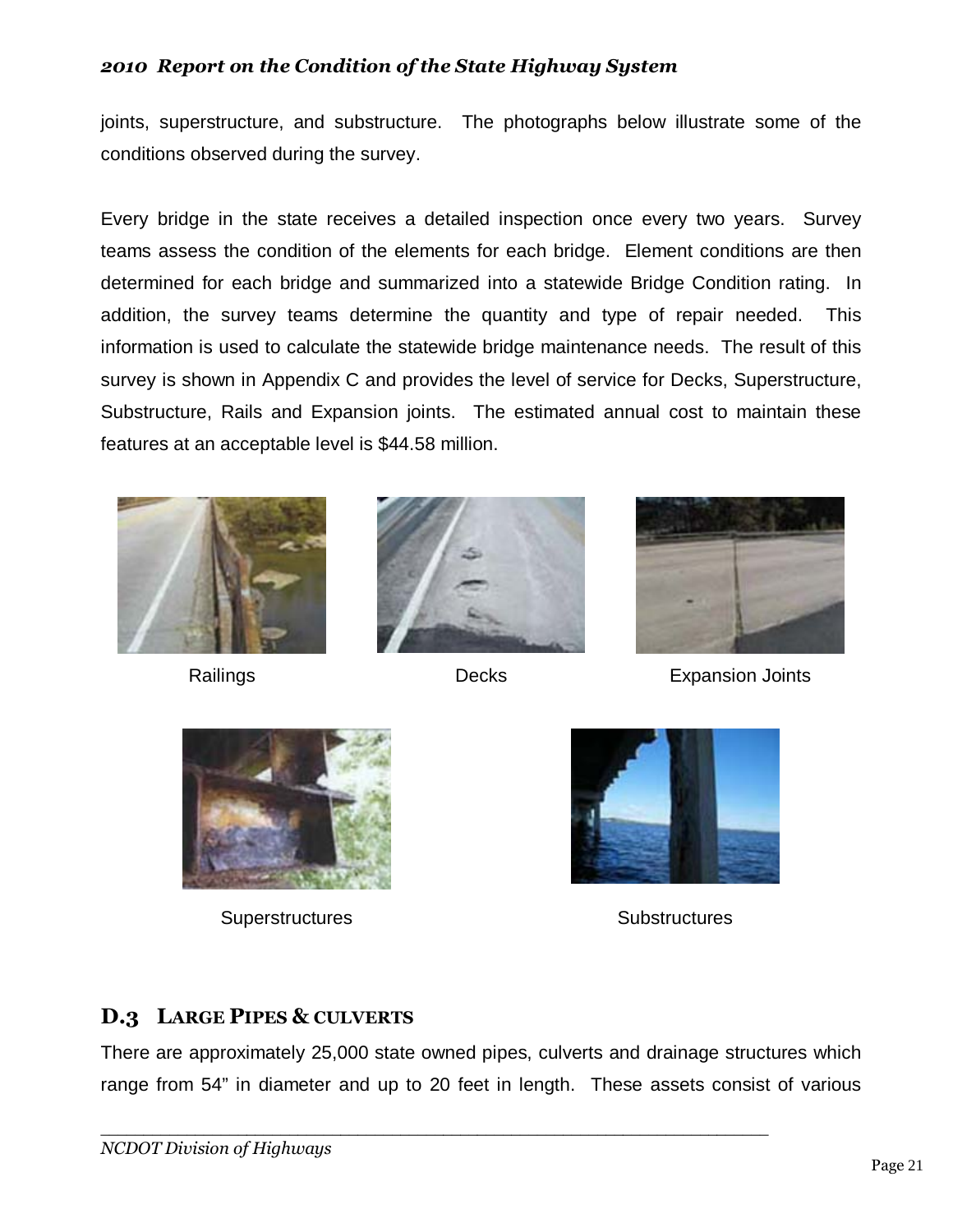material types such as aluminum, steel, concrete and plastic. While not classified as bridges or structures by FHWA standards, these drainage items are inspected and maintained by the division's bridge maintenance staff, and funding is provided as part of the bridge maintenance budget. The annual cost of this item is estimated at \$6.15 million.

## **D.4 BRIDGE PRESERVATION**

Bridge Preservation activities are minor, low-cost treatments performed on bridges in relatively good condition to extend their life. The type of activities included in this work is painting structural steel, cleaning bearings, repairing and replacing expansion joints, applying materials that slow corrosion, waterproofing decks and resurfacing decks. It is important to make minor improvements to good bridges regularly, because it delays much more expensive and time-consuming major repairs. The estimated annual cost of this is \$26.24 million.

## **D.5 BRIDGE REHABILITATION**

Bridge Rehabilitation activities are treatments that restore bridge components to a "like new" condition. These activities are much more expensive than preservation treatments, but are more cost-effective than replacing the entire bridge. This type of work is most cost-effective when some portions of a bridge are in good to fair condition, but other elements of the structure are in poor condition. The poor elements are rehabilitated without having to replace the entire bridge. The estimated annual cost is \$133.97 million.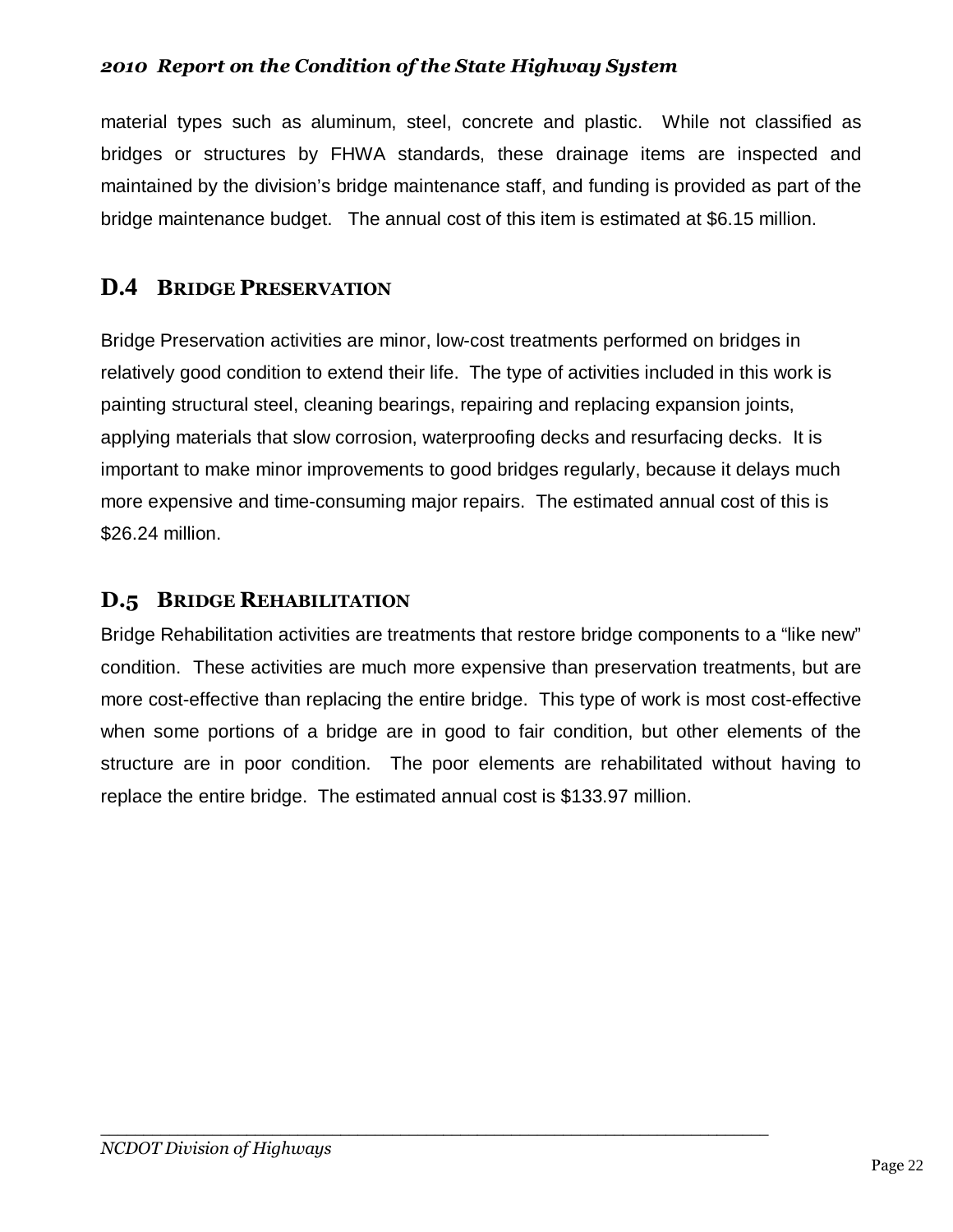## **E – HIGHWAY SYSTEM OPERATIONS**

Highway system operations includes those items that affect traffic flow and overall efficiency of the highway system. These operational items include traffic signals and ITS devices such as electronic dynamic message boards, video camera systems, and traffic speed sensors.



## **E.1 TRAFFIC SIGNAL SYSTEMS MAINTENANCE**

Traffic signal maintenance consists of work activities associated with the maintenance and operation of approximately 8,900 traffic signals across North Carolina. The Department maintains and operates a variety of traffic signal systems. These systems include: 1) timebased signals systems, 2) traffic responsive "closed loop" systems where several signals communicate with each other, and 3) large municipal integrated coordinated traffic systems throughout a city's core area.

Traffic signal maintenance is divided into three categories: (1) Signal Routine Maintenance, (2) Signal System Operations, and (3) Emergency Response. Signal Routine Maintenance activities include performing scheduled preventative maintenance activities, certifying conflict monitors, and repairing traffic loops. Signal system operations involves monitoring the signal system operation and evaluating and updating timing plans when necessary, including developing timing plans for special events and detour routes for incident management. Emergency response involves timely response to calls for assistance, replacing missing displays, and repairing signal knockdowns.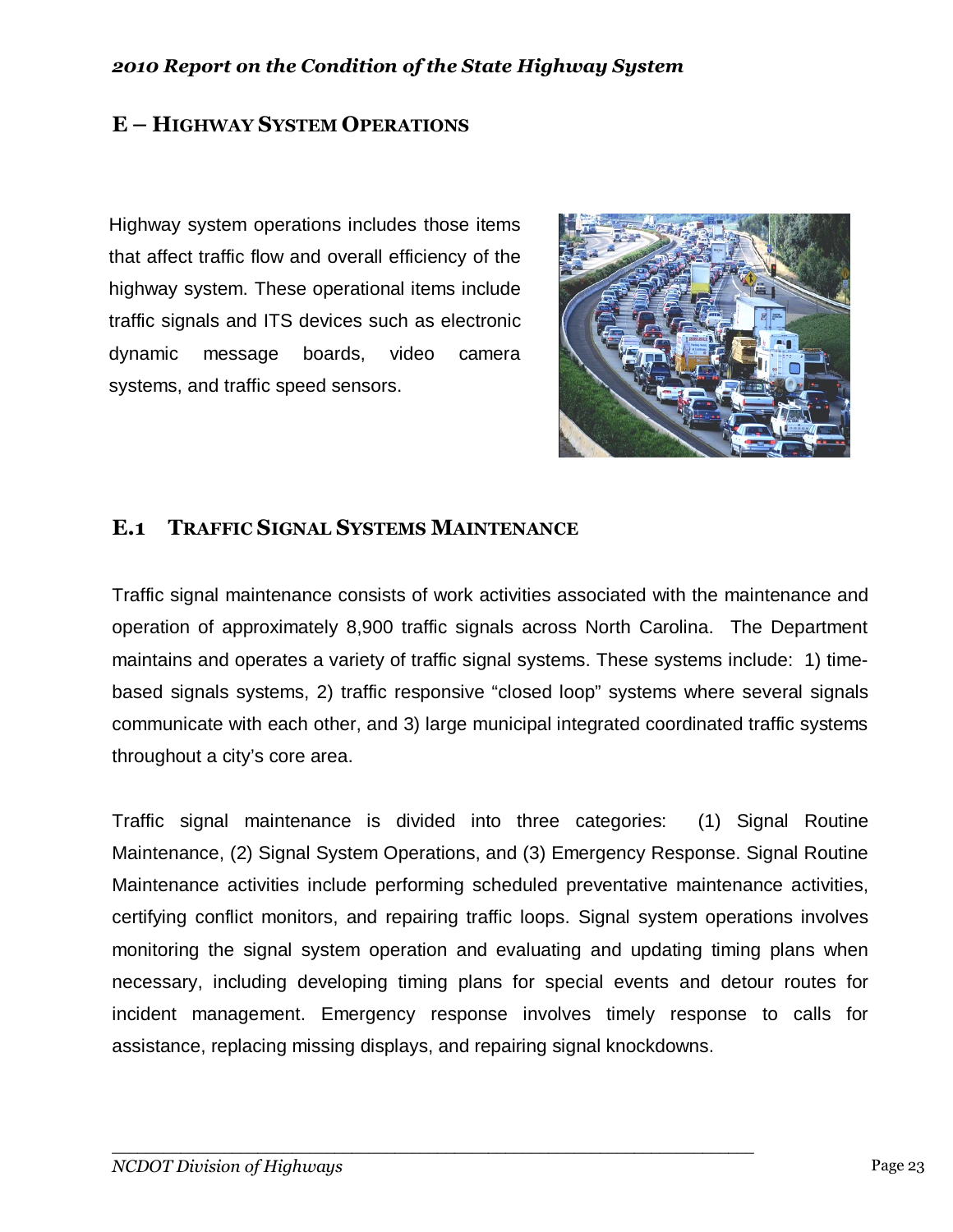The performance target for Statewide Traffic Signal Maintenance is a "Good" or Level-Of-Service "B." Based upon the latest available data from the Annual Report of Traffic Signal Operations, NCDOT is operating at an overall Statewide Level-Of-Service "C." Preventative maintenance should be performed on each traffic signal in the state every 6 months. Currently it is performed on 61% of the traffic signals statewide every 6 months. These preventative maintenance activities ensure the signal equipment functions properly for the safety of the motoring public. Regular preventative maintenance also decreases the likelihood of performing more expensive emergency maintenance activities. Traffic signal timing plans and event schedules should be evaluated at least once every 18 months. Currently, NCODT evaluates timing plans on 37% of the signals annually. Periodically evaluating and re-timing traffic signal systems is beneficial. Improved signal operations are achieved for lower costs and in shorter time frames than other capital-intensive transportation improvement options.

With improved signal operations and well maintained traffic signal systems, the need for additional road capacity may be postponed or eliminated. Moving goods more efficiently stimulates economic growth, allows for shorter commute times, improves air quality and improves the motorist's perception of the highway system.

Funding for the performance needs identified in this study is shared between highway maintenance funds and Federal dollars. The highway maintenance funding level is currently at \$6 million per year and the Federal Aid funding is \$20 million per year. Meeting the identified performance goals requires approximately \$50.49 million. The Department adds approximately 150 signals annually to its maintenance inventory, and meeting the established performance measures for these additional signals would require an annual increase of approximately \$1.54 million.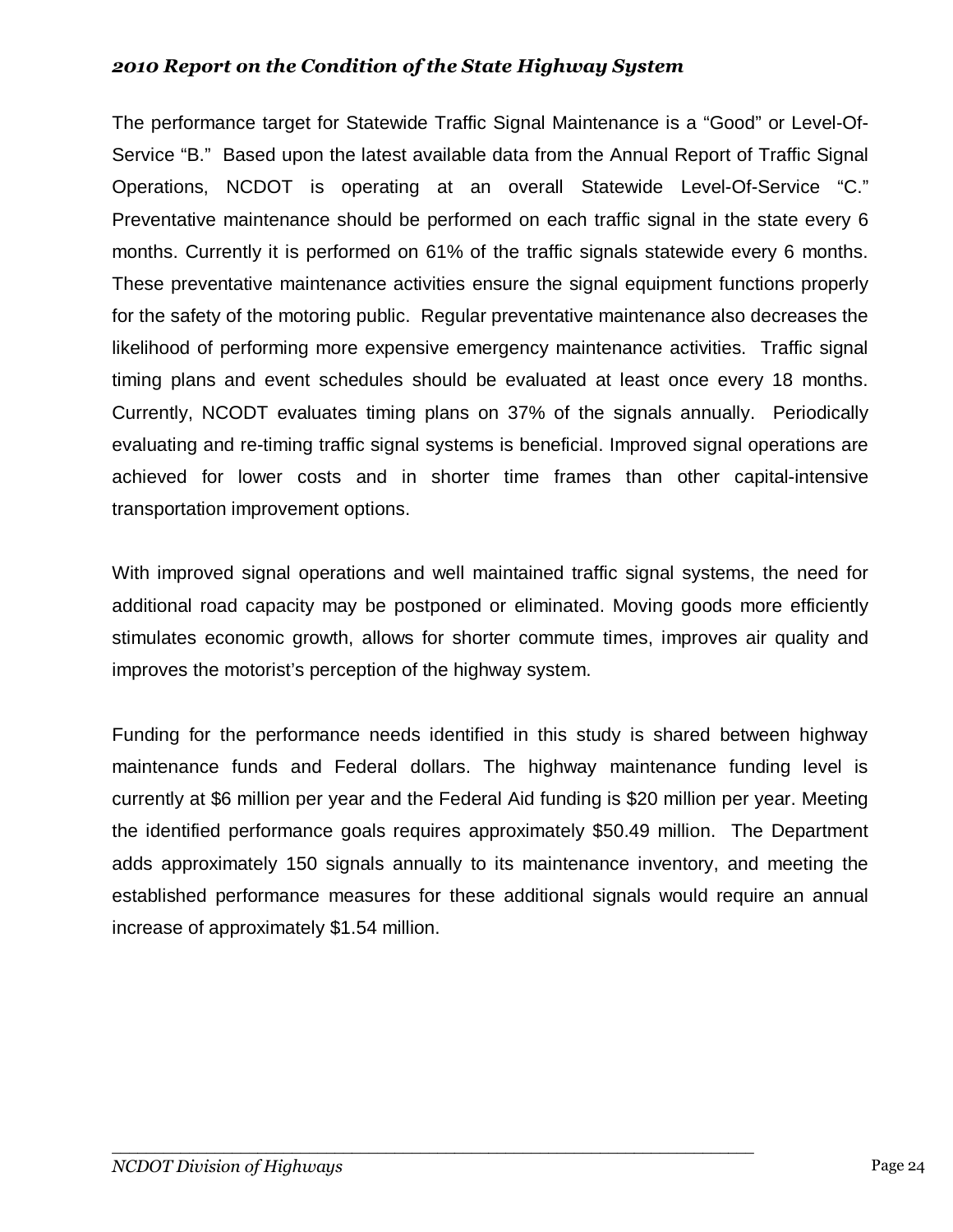## **E.2 INTELLIGENT TRANSPORTATION SYSTEM (ITS) DEVICES**

Planned activities including maintenance, construction and special events and unplanned activities including accidents, disabled vehicles, inclement weather and fatalities adversely affect North Carolina's roadways. Incidents cause congestion and waste time, fuel and money. Secondary accidents due to backups account for 30% of all accidents and 18% of the fatalities on our roadways. ITS operations minimize congestion, delays, accidents and fatalities through the efficient and effective use of traveler information, driver and responder education and incident management.

The Department has a robust network of intelligent transportation system devices, includes portable changeable signs, closed caption televisions, overhead dynamic message signs, highway advisory radios, speed detection stations, reversible lanes and road weather information



stations across the state. These devices monitor conditions on the roadways, detect issues, dispatch responders, and notify the public to enhance safety and efficiency of travel.

The traveler information component incorporates activities through multiple resources. The Department's traveler information hotline, 511, is a toll-free number that motorists utilize for finding accurate, up-to-date information on road conditions for planned activities as well as wrecks and weather events. Transit information is also available, and this system connects with other states systems, providing motorists with valuable information as they travel through North Carolina.

Incident Management Assistance Patrols, or IMAP Units, consist of trained personnel driving vehicles equipped with arrow boards, traffic cones, push bumpers, winches, fuel,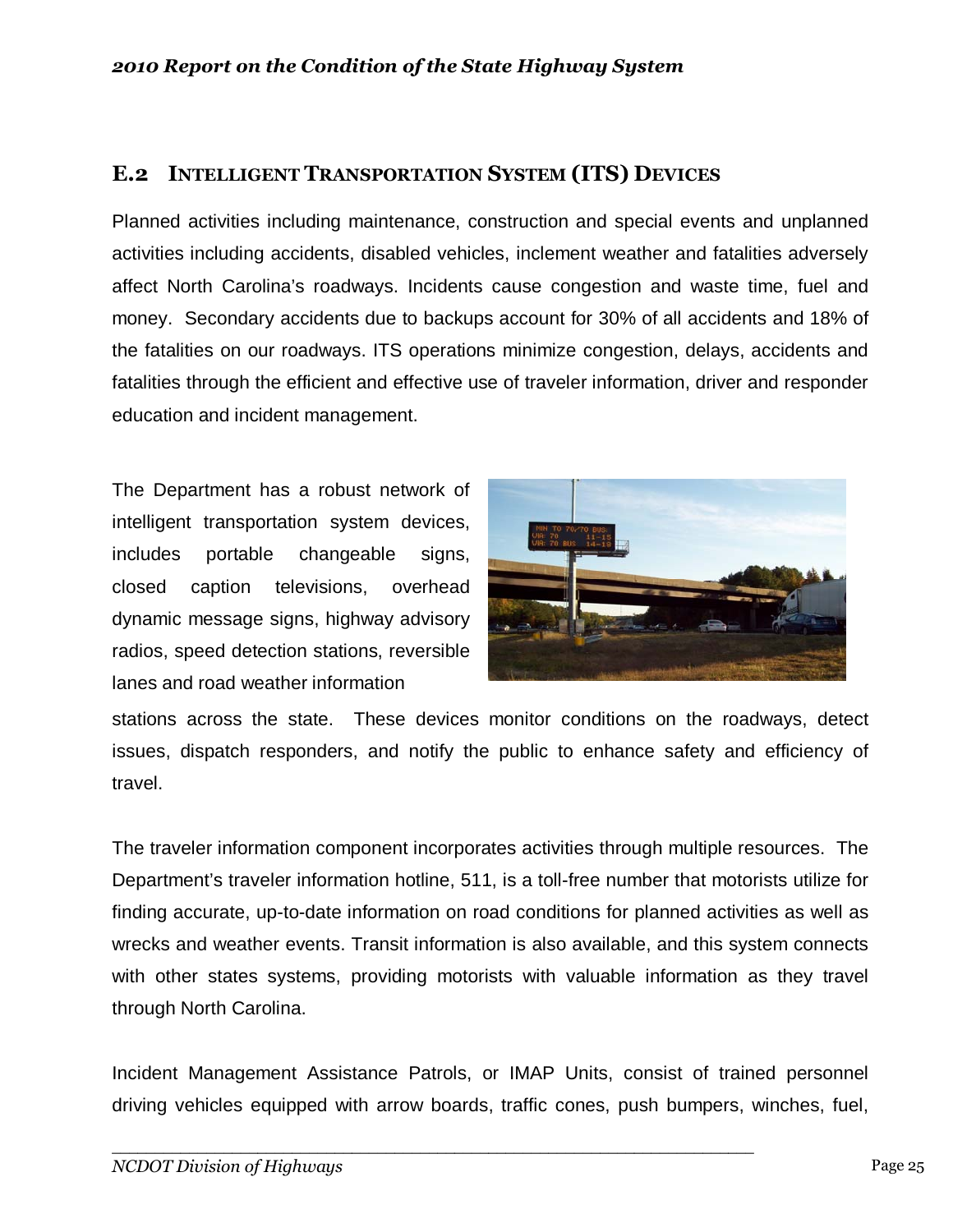tire-changing equipment and other various devices for clearing debris and vehicles from the roadway and setting up emergency traffic control for short duration incidents. IMAP patrols 500 miles of the most congested roadways in the Triangle, Triad, Metrolina and Asheville regions, as well as 20 miles of I-40 near the Tennessee state line. Department statistics show half of these first responder calls are cleared within 30 minutes and 75% are cleared within an hour. IMAP is an effective means of responding to incidents to relieve congestion and minimize secondary incidents since they provide quicker response and coordination to unexpected issues that arise. Thus far, in 2010, IMAP drivers responded to over 63,000 calls servicing to the motoring public or response agencies. Studies show this program has a benefit-to-cost ratio of as high as 22 to 1, which makes it a cost-effective means of minimizing traffic congestion.

Other incident management activities include; providing support in communications, coordination and cooperation with other response agencies such as the State Highway Patrol, local law enforcement, Emergency Management, Towing, Fire and Rescue, the medical community and media. By properly coordinating incidents on our roadways, we can more efficiently manage work zones, handle incidents and coordinate with all involved responders and the traveling public.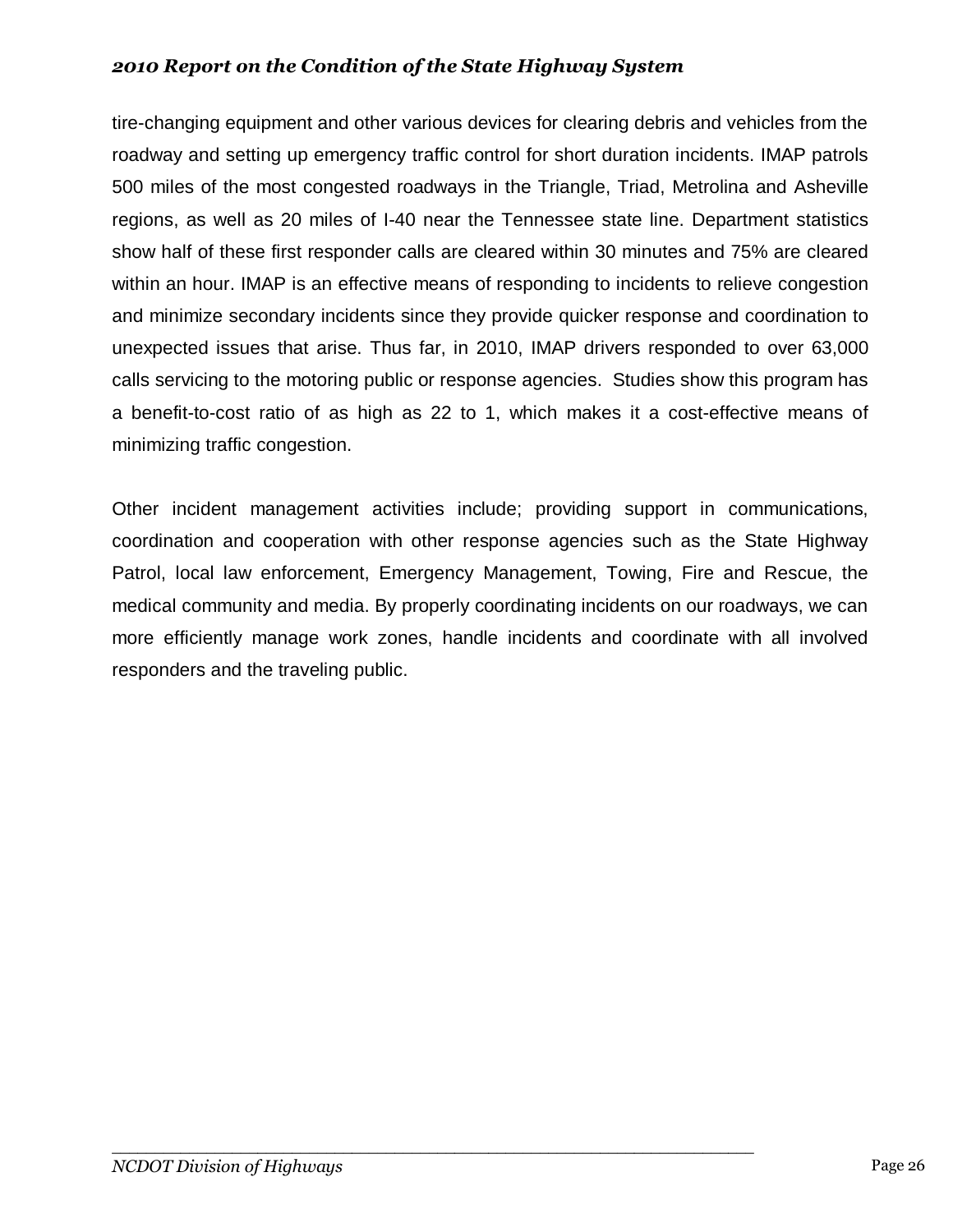## **F – PAVEMENTS**

One of the most valuable assets in the state's transportation network is pavement. The most cost-effective method for maintaining pavements is through a combination of treatments including maintenance, pavement preservation, resurfacing and rehabilitation. The 2010 Pavement Condition Survey is used to determine the condition of this asset and to generate broad program needs as defined in Table 1 below:

| Pavement<br><b>Condition Rating</b><br>(PCR) | Treatment<br>Category | <b>Flexible Pavements</b>                                                                               | <b>Rigid Pavements</b>                                                                                                                                      |
|----------------------------------------------|-----------------------|---------------------------------------------------------------------------------------------------------|-------------------------------------------------------------------------------------------------------------------------------------------------------------|
| PCR 75-90                                    | Preservation          | Crack Sealing or<br>Chip Seal                                                                           | <b>Clean and Reseal</b><br>Joints and/or diamond<br>grind                                                                                                   |
| PCR 60-75                                    | Resurfacing           | 1.25 to 2" single lift<br>of surface course                                                             | Spall repairs, minor<br>patching, overlay with<br>ultra thin bonded<br>wearing course                                                                       |
| PCR 45-60                                    | Rehabilitation        | Mill 2.5", Replace<br>with Intermediate<br>Course, Overlay<br>with 2 lifts of<br>surface course.        | Significant spall<br>repairs, slab<br>replacements, corner<br>break repairs, overlay<br>with ultra thin bonded<br>wearing course                            |
| PCR < 45                                     | Reconstruction        | Remove all asphalt<br>layers, repair base<br>course, replace<br>asphalt to meet 20<br>year design life. | Remove and replace<br>concrete pavement<br>with jointed dowelled<br>concrete pavement to<br>provide a 30 year<br>design life; construct<br>shoulder drains. |

#### **Table 1 – Pavement Treatments**

The treatments shown above are "typical" treatments. Specific treatments for each roadway are determined based on the projected traffic and the type and severity of distress. Failure to apply the necessary treatment to correct a specific deficiency may result in a short term increase in pavement condition rating, but will not prevent the distress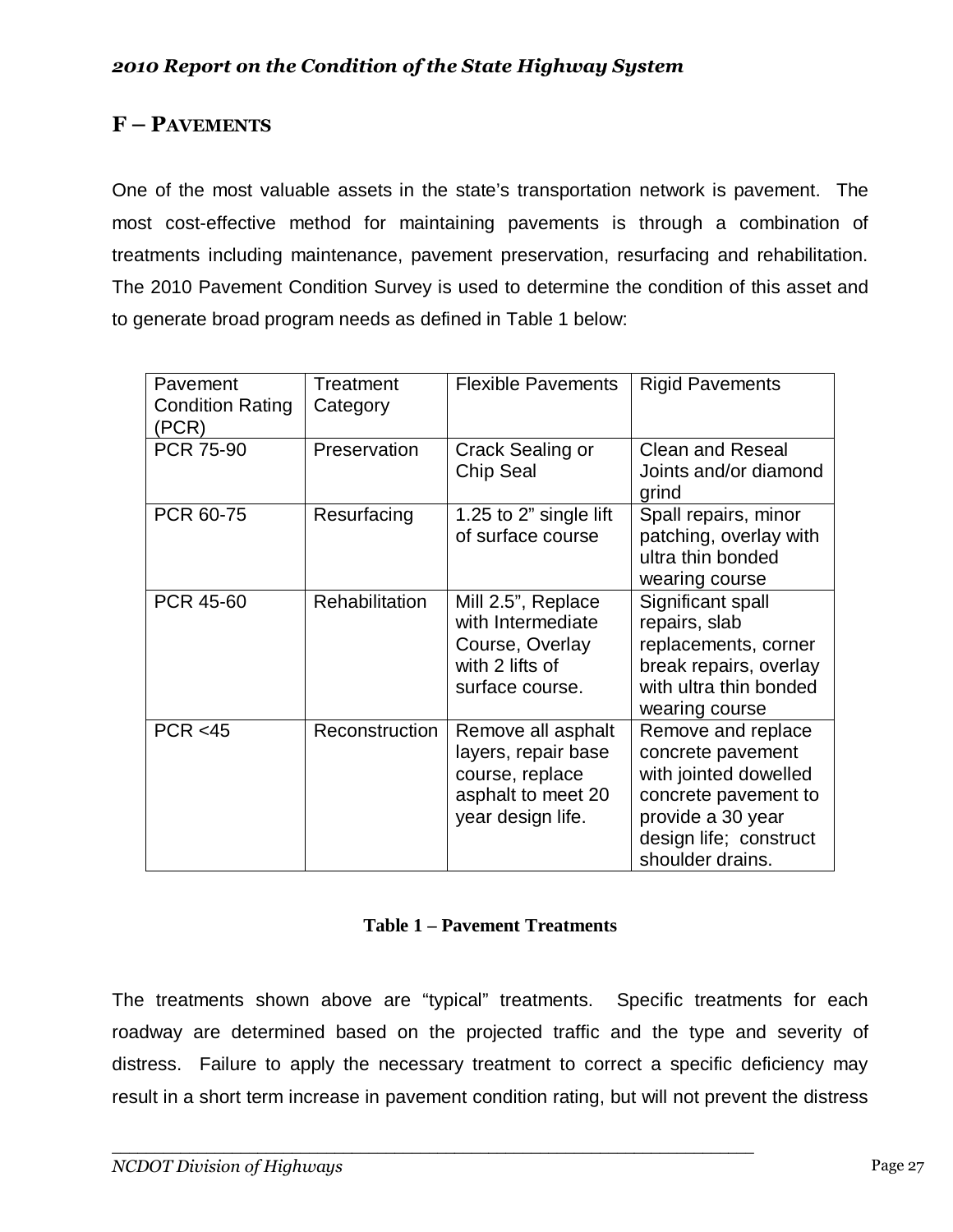from reappearing. Each of these treatment types will be discussed in detail throughout the remainder of this section.

By using a comprehensive pavement management approach and investment strategy of ARRA, IMPP, contract resurfacing, and pavement preservation, pavement conditions in North Carolina has improved over time as shown in Figure 3. The challenge in the future is sustaining these gains as resources become scarce.



**Figure 3 – Overall Pavement Condition Rating** 

## **F.1 PAVEMENT PRESERVATION**

Pavement preservation treatments are applied early in the pavement life, when the pavement is in fair to good condition thus prolonging the time the pavement remains in good condition and extending its life. Pavement preservation activities include crack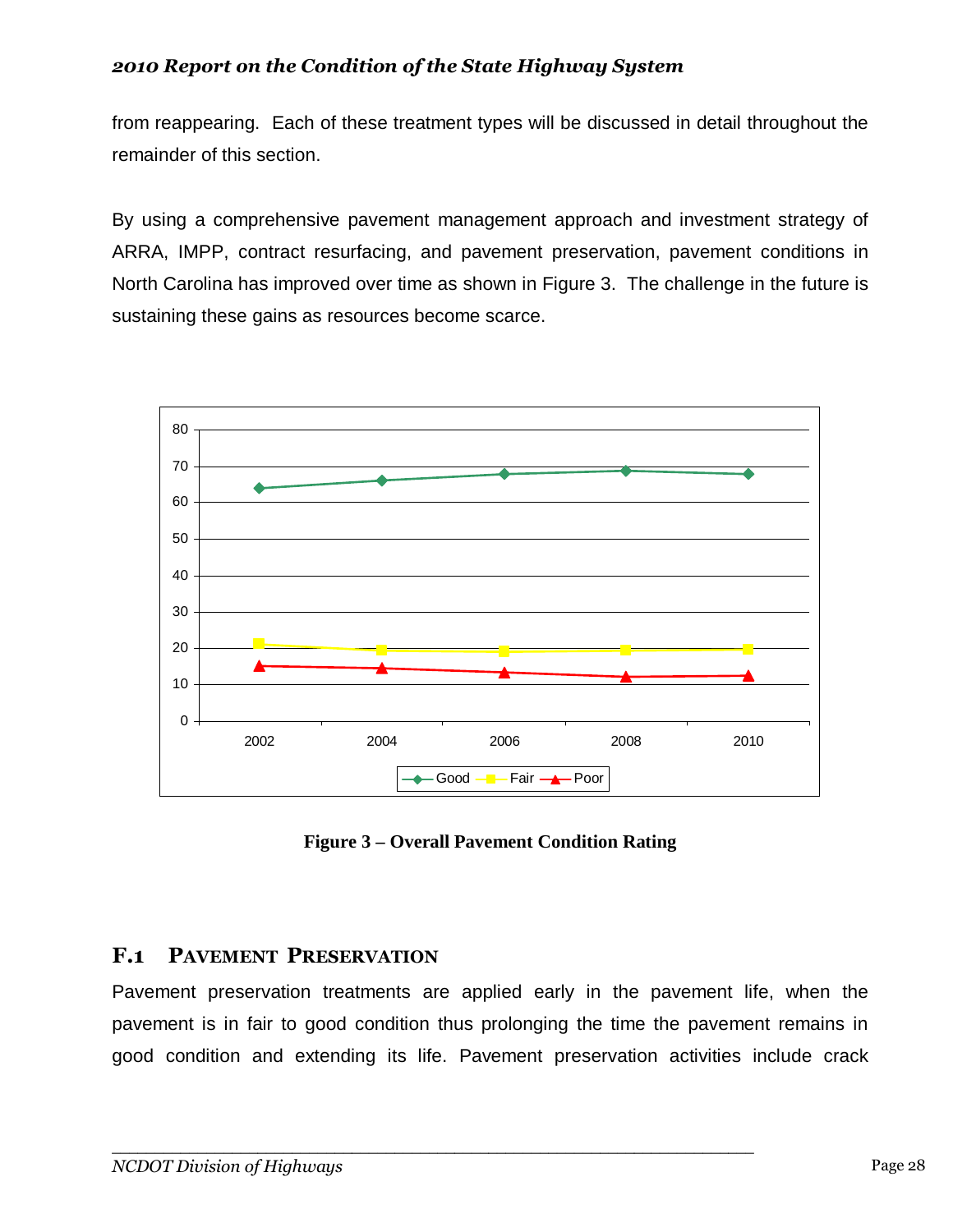sealing, chip seals, and thin hot mix asphalt overlays applied to pavements in better condition.

The Department expanded its preventative maintenance and preservation programs by using chip seals, slurry seals, microsurfacing, and thin (less than 1") hot mix asphalt. These treatments are most effective if applied when the pavement is in fair to good condition. Selection of sites for preservation activities is frequently based on the routine pavement condition survey ratings shown in Table 1.

These relatively low-cost treatments seal the pavement surface, recondition the underlying asphalt, and provide a refreshed driving surface for about one-third the cost of a hot mixed asphalt surface. The average life of these treatments is about 6 to 9 years; however, some are performing adequately for over 12 years.

Crack sealing of flexible pavements and cleaning and resealing of joints in rigid pavements are also cost-effective preservation strategies. Crack sealing prevents water intrusion into the material below the asphalt layers. This water intrusion can soften the base materials or subgrade, resulting in full depth pavement failures and more costly repairs.



**Preservation** Crack Sealing



**Preservation** Bituminous Surface Treatment

In its chip seal operations, the Department has begun using asphalt emulsions with polymer additives improving the performance of surface treatments and expanding their use to higher traffic volume roadways. Recent Department-funded research on the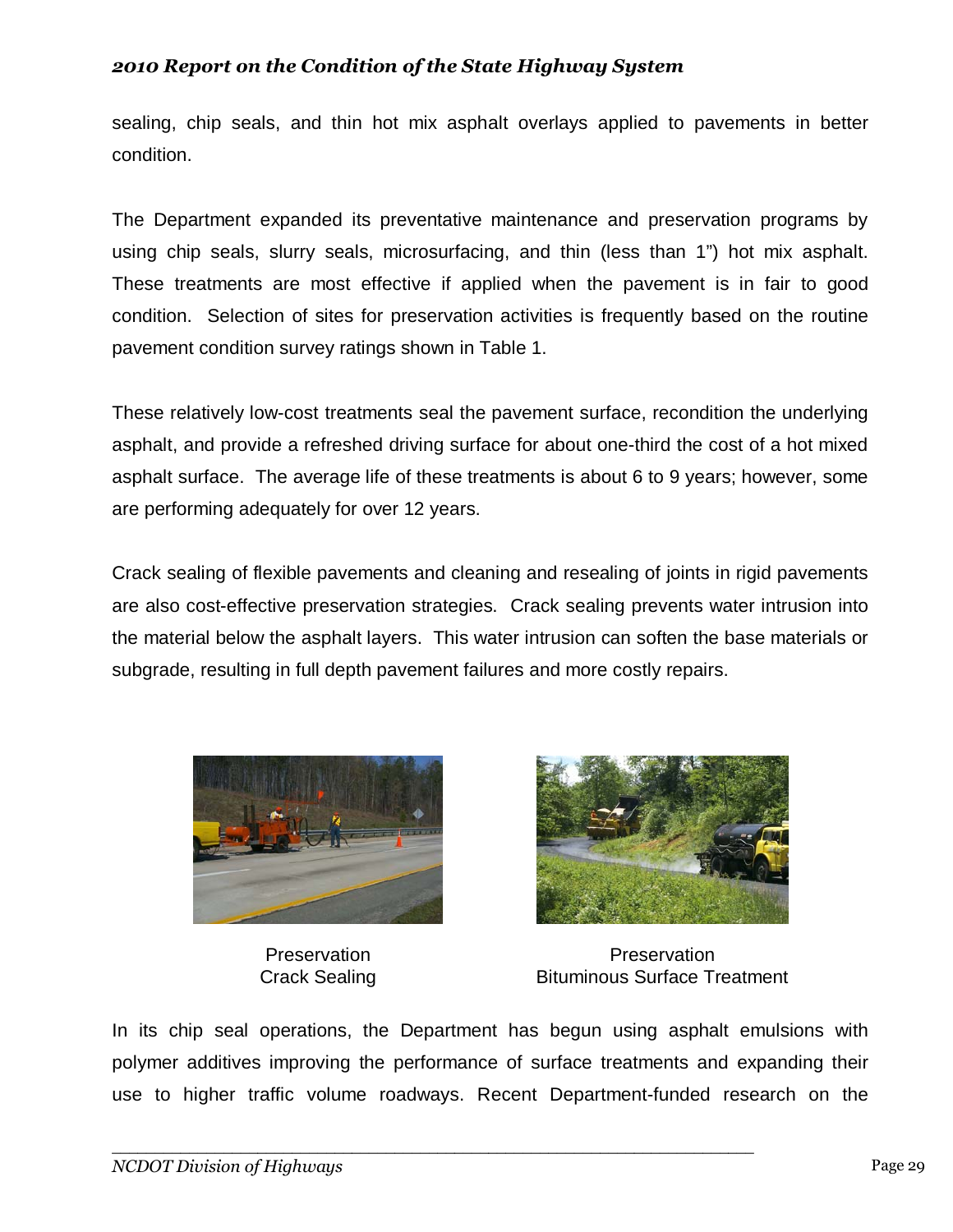performance of surface treatments using polymer modified emulsions demonstrates a cost savings if the service life of pavements is extended by two years. As a result, the Department is using more polymer modified emulsions. The estimated annual cost for preservation activities is \$150 million.

The Department is also beginning to develop preservation projects for interstates through its Interstate Maintenance Preservation Program. These activities are meant to address a wide variety of preservation needs including ride quality issues on concrete pavements. A recent example is the diamond grinding project on I-40 in Orange County, which improved ride quality. The estimated annual cost of these interstate preservation activities is \$57 million.



Preservation Diamond Grinding

## **F.2 CONTRACT RESURFACING**

Resurfacing is necessary when pavement condition falls to the fair category and some full depth patching may also be required to restore the pavement structure. Resurfacing increases the pavement thickness, usually by 1 to 2 inches and is cost effective for low to medium levels of traffic and on high volume roads where the pavement is in good to fair condition.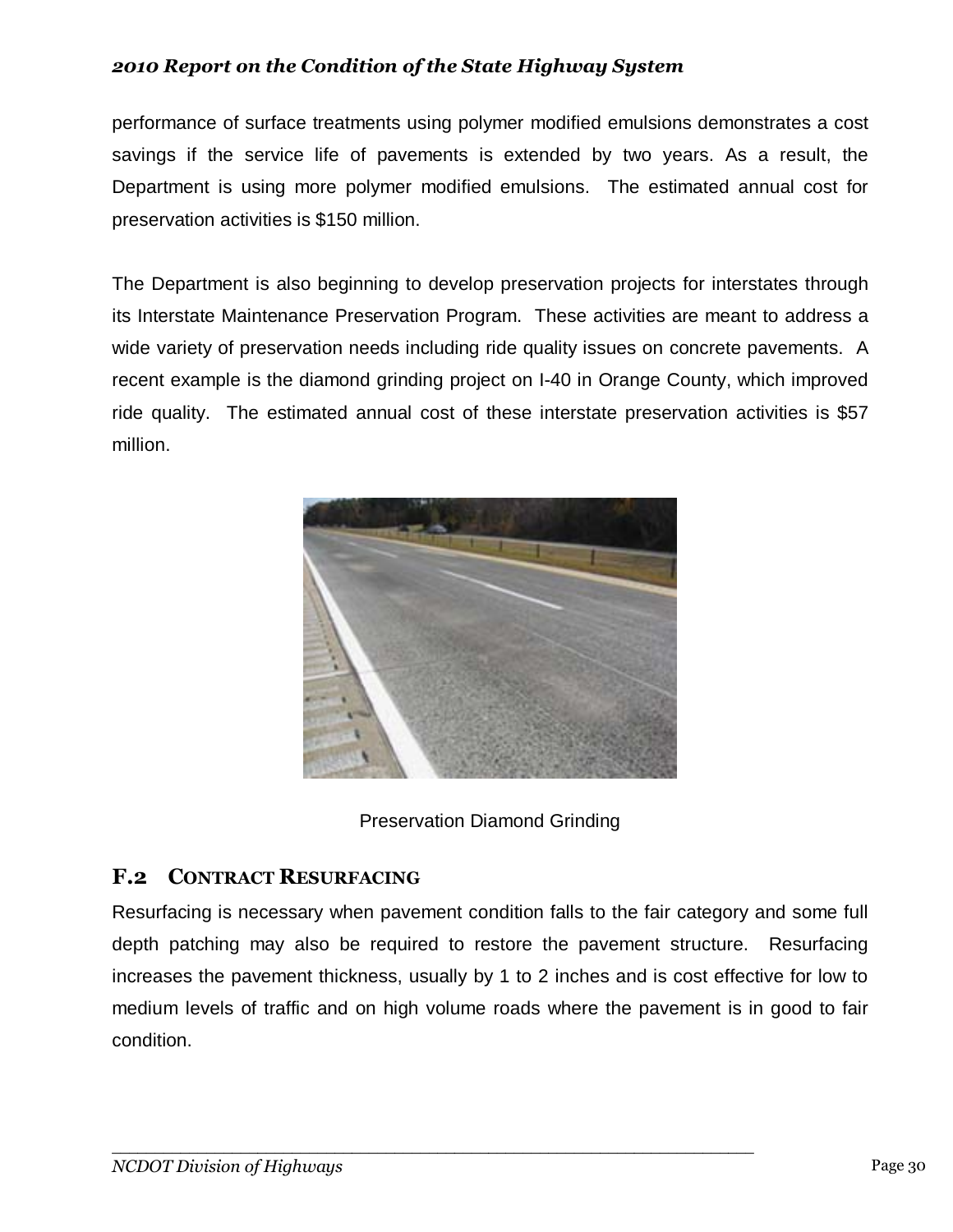The contract resurfacing program provides funding for resurfacing the paved road system with hot mixed asphalt. Resurfacing provides a renewed driving surface and improves ride quality, and must occur intermittently to avoid costly patching and frequent maintenance. Research shows roadways deteriorate very slowly when initially constructed, but that the rate of deterioration increases with increasing age and traffic loading. The goal is to resurface roads prior to the sharp downward trend in pavement condition rating. The high rate of population growth experienced in North Carolina in the last 10 years translates into higher traffic volumes and vehicle miles traveled (VMT), both of which put additional strain on pavement infrastructure. The increased population causes both an increase in automobile traffic and a larger and heavier freight industry. The estimated cost of contract resurfacing needs annually is \$206 million.





Resurfacing Resurfacing

## **F.3 PAVEMENT REHABILITATION**

Pavement rehabilitation generally restores pavement condition and increases pavement structure by the addition of multiple lifts of hot mixed asphalt or extensive concrete repairs. An example of a rehabilitation treatment is milling out existing cracked asphalt, replacing it with a larger stone mix, and overlaying with two lifts of surface course. Failure to use a program of maintenance, preservation, resurfacing and rehabilitation results in widespread pavement failure requiring reconstruction. Moving through this series of treatment classes depicted in Table 1, costs increase dramatically so it is more economical to maintain and preserve a pavement in good condition than letting it fall into a state of disrepair that results in costly rehabilitation and reconstruction.

*\_\_\_\_\_\_\_\_\_\_\_\_\_\_\_\_\_\_\_\_\_\_\_\_\_\_\_\_\_\_\_\_\_\_\_\_\_\_\_\_\_\_\_\_\_\_\_\_\_\_\_\_\_\_\_\_\_\_\_\_\_\_\_\_\_\_\_\_\_\_\_\_\_\_\_* 

6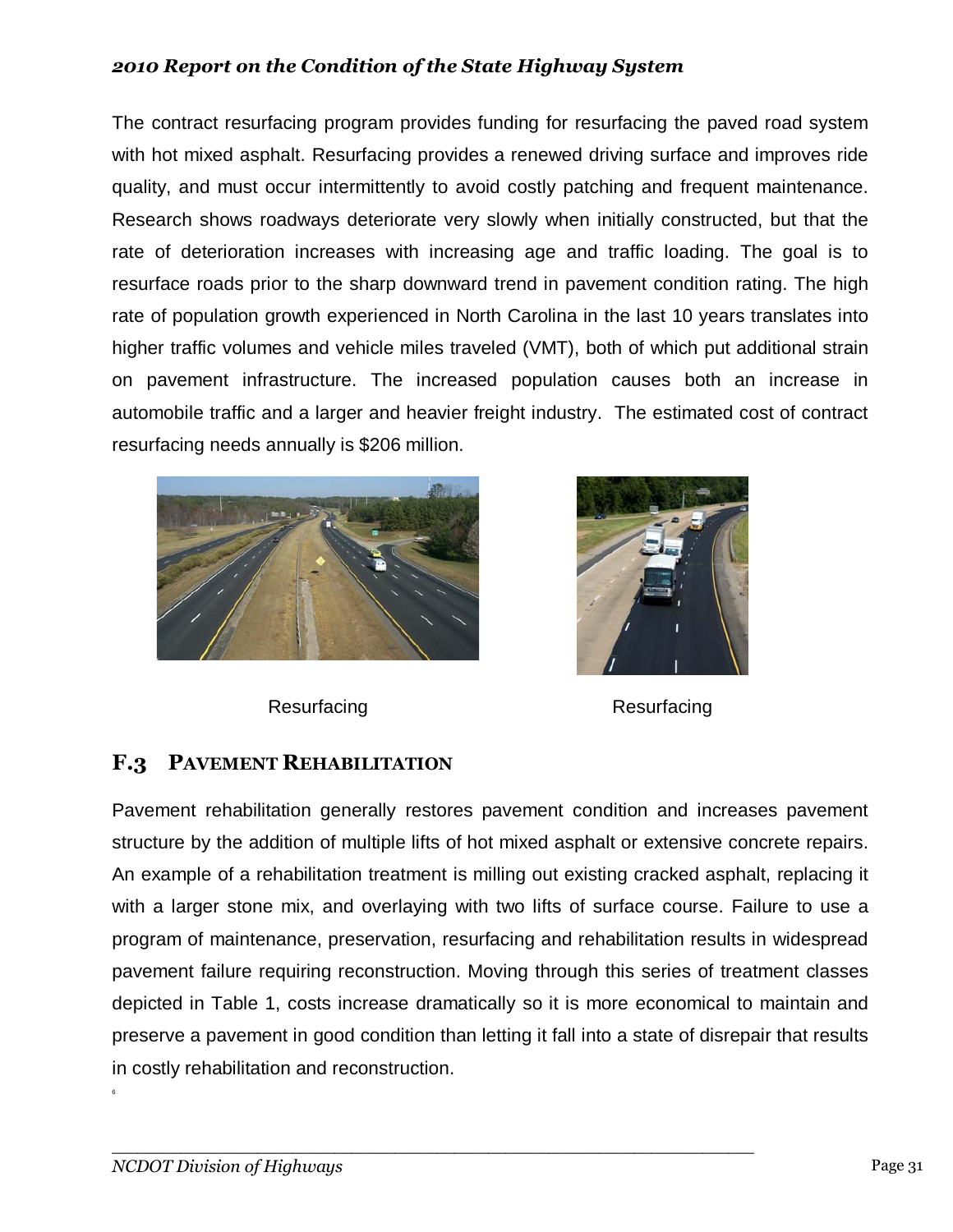



Rehabilitation **Reconstruction** 

The Department calculates the funding required for bringing the road network to the established performance targets. This calculation does not include funding for the Interstate System, as it is anticipated that the Transportation Improvement Program will address these needs. The funding needed to maintain, preserve, resurface and rehabilitate pavements does not include any funds for capacity expansion (widening).

The Department utilizes the funds from legislative initiatives such as Senate Bill 1005 and NC Moving Ahead to rehabilitate and modernize both primary and secondary routes throughout North Carolina. These programs have invested over \$1 billion for improving and preserving the state's road and bridges. The Department also utilized funds from ARRA to let shovel-ready projects, including resurfacing and rehabilitation on federal aid eligible roadways. Many of these projects provide much needed strengthening of the pavement structures to address current and future traffic volumes. The challenge is to protect this investment with timely follow-up maintenance and preservation. The estimated annual need for pavement rehabilitation activities is \$263 million.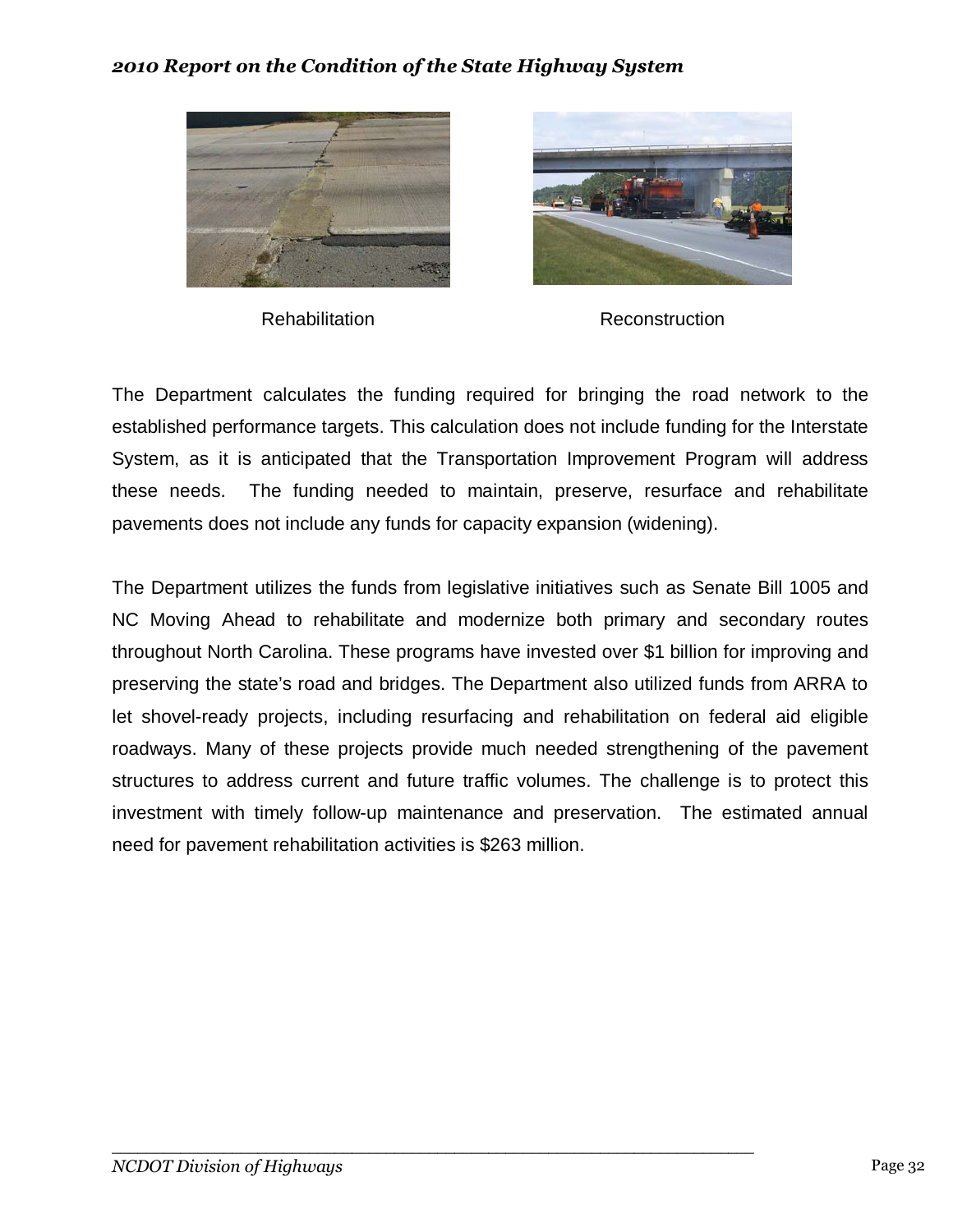## **G. SUMMARY AND CONCLUSIONS**

G.S. 136-44.3 requires the Department of Transportation to demonstrate the costs to meet and sustain performance targets for the primary and secondary highway systems, including routine maintenance, system preservation and rehabilitation projects. This report intends to provide the Joint Legislative Transportation Oversight Committee an accurate analysis of the condition of the state highway system and the funding needed to meet the Department's target levels of service. Throughout this report, the annual cost to meet and sustain the established performance standards is identified and described. These performance standards drive the Department's road and bridge maintenance operations funding needs.

Each year, the completion of new and wider freeways, along with the paving of approximately 65 miles of secondary roads a year, places an additional burden on the maintenance budget. Add to that, with the rising cost of materials, and it becomes clear that as funding remains constant, the level of service on North Carolina's highways begins to deteriorate. The following charts demonstrate when funding remains stagnate, the percent of pavements in good condition drops from 68% to 50% in a seven-year period. Similarly, bridge performance drops from 61% good to 54% good and roadway performance falls from and overall grade of 84 to 76.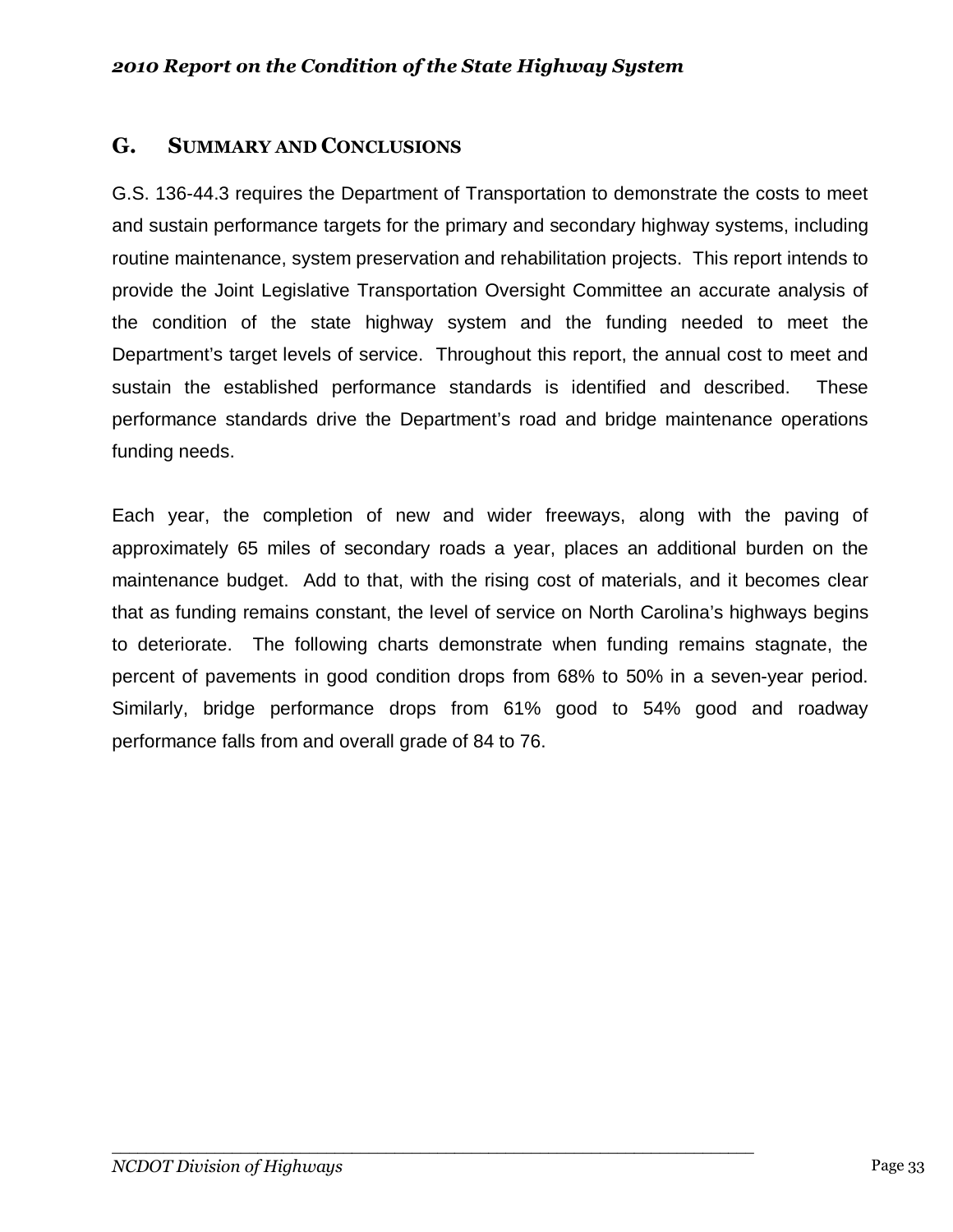

**Figure 7 – Projected Pavement Ratings** 

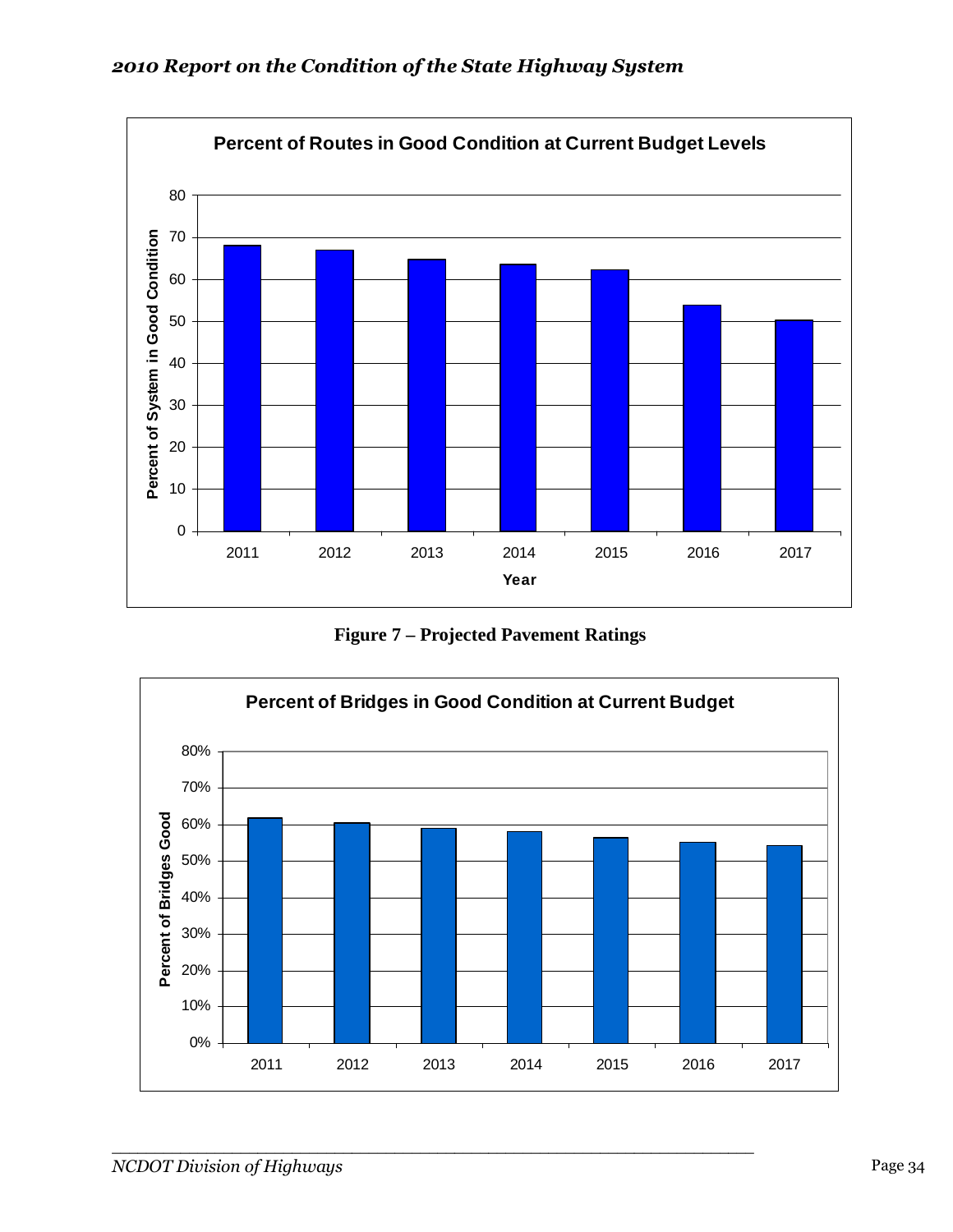

**Figure 8 – Projected Bridge Condition** 

**Figure 9 – Projected Roadway Level of Service** 

Providing the established level of service indicated in this document requires adequate funding. Table 2 below summarizes the annual funding needs to meet and sustain the established performance standards for maintenance and operations of the primary and secondary highway systems as required by G.S. 136-44.3.

| Category                                          | <b>Funding Needs (Millions)</b> |
|---------------------------------------------------|---------------------------------|
| Roadway Maintenance                               | \$668.47                        |
| <b>Bridge Maintenance</b>                         | \$71.65                         |
| <b>Highway Operations</b>                         | \$74.49                         |
| Disasters & Emergencies                           | \$15.00                         |
| <b>Contract Resurfacing</b>                       | \$330.00                        |
| <b>Pavement &amp; Bridge Preservation</b>         | \$233.24                        |
| <b>Total Maintenance &amp; Preservation Needs</b> | \$1,392.85                      |
| <b>System Rehabilitation</b>                      | \$339.97                        |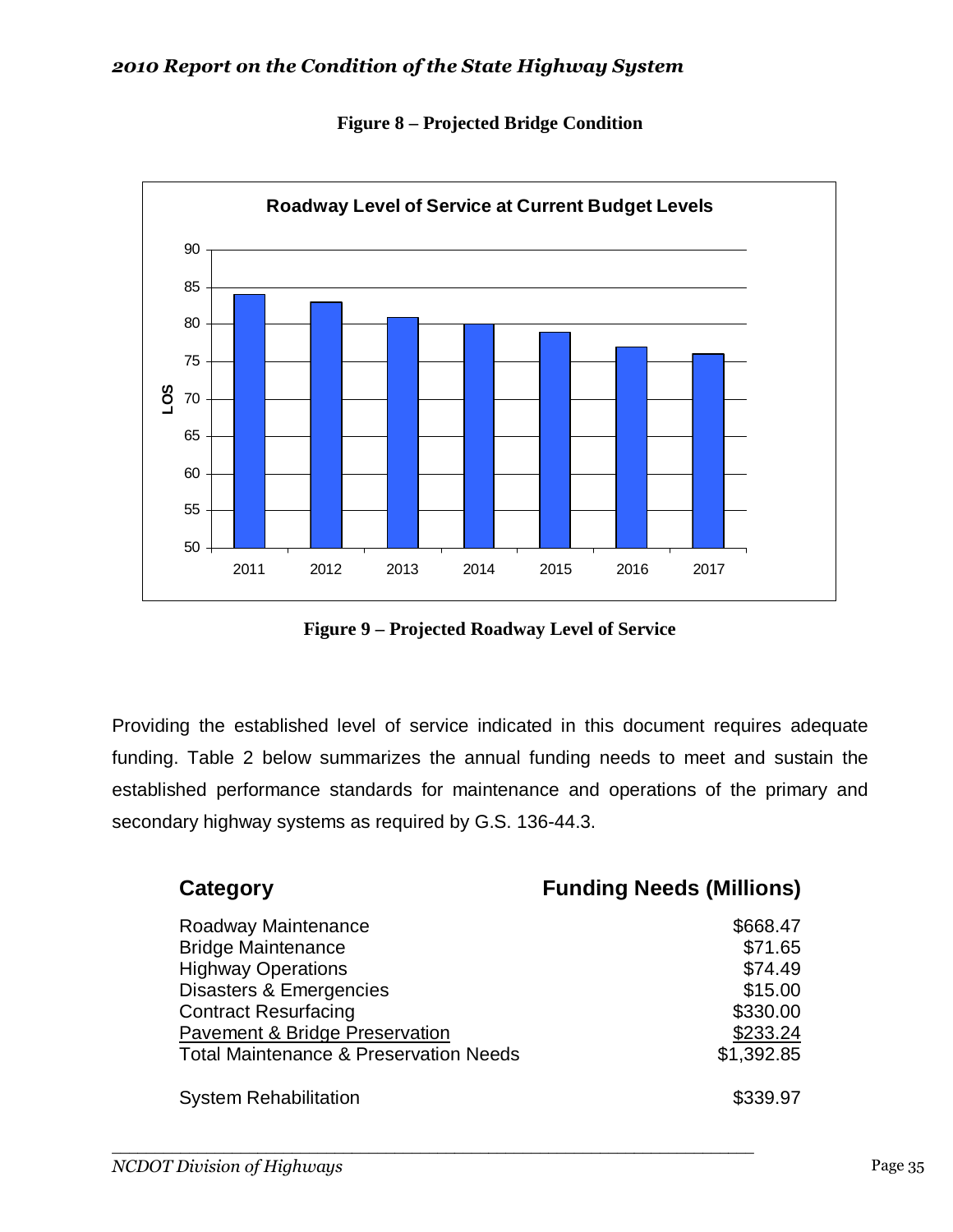## **Table 2 – Funding Needs**

Based on this funding level, the Department proposes developing a statewide annual maintenance funding plan consistent with funding shown in Appendix D. This plan allows the Department to sustain the established levels of service, and addresses some of the major highway rehabilitation needs identified by this report.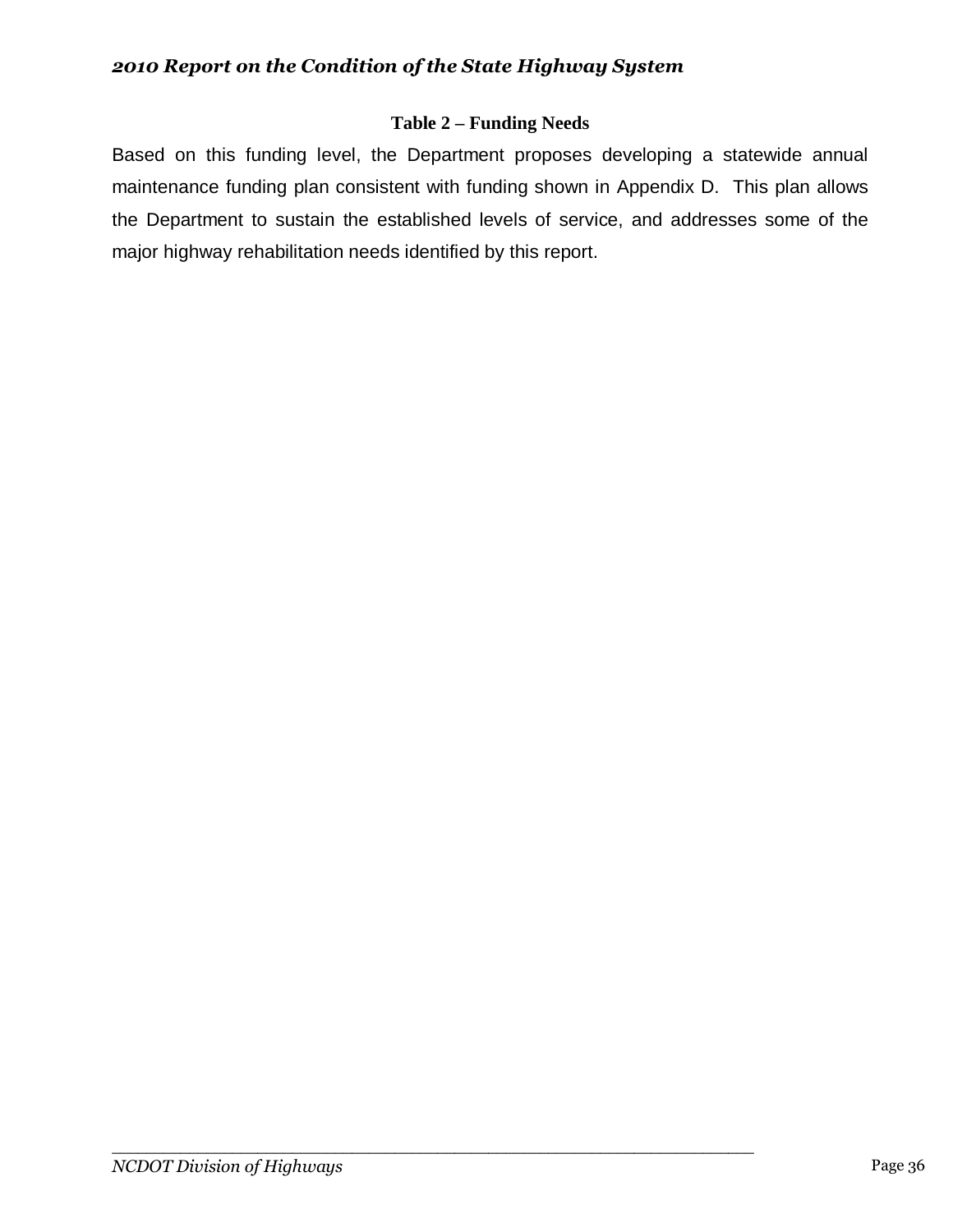## **APPENDIX INDEX**

| Lane Mile Calculations                     | Appendix A |
|--------------------------------------------|------------|
| <b>Bridge Deck Calculations</b>            | Appendix A |
| Lane Miles vs. Traffic Growth Calculations | Appendix B |
| Performance Measures and Targets           | Appendix C |
| 7-Year Funding Projection Table            | Appendix D |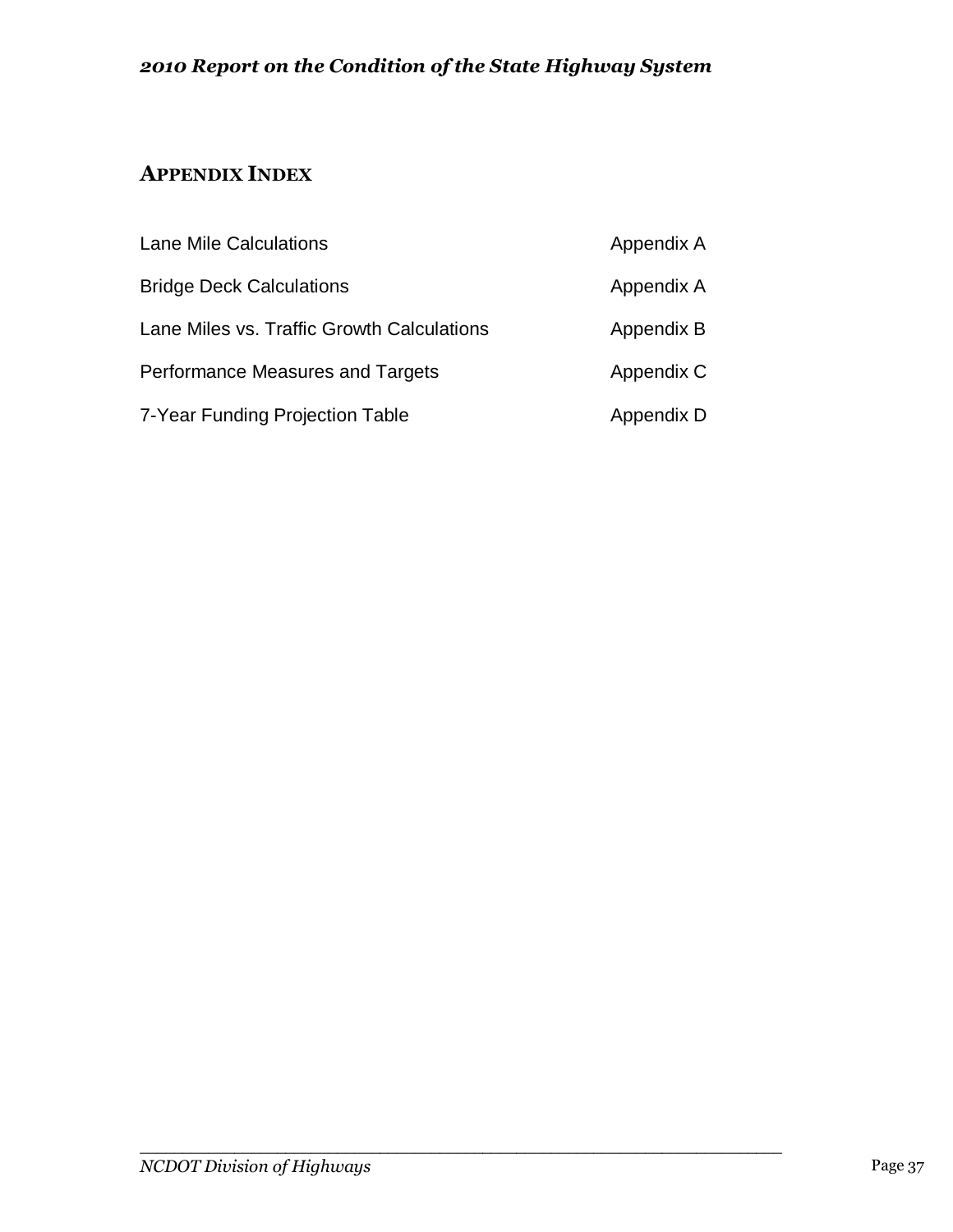| ו מעכט במוו <del>כ</del> ואוווכ |                |                   |                  |                   |                |  |  |  |  |  |  |  |  |
|---------------------------------|----------------|-------------------|------------------|-------------------|----------------|--|--|--|--|--|--|--|--|
|                                 |                | <b>Lane Miles</b> |                  | <b>Cumulative</b> |                |  |  |  |  |  |  |  |  |
| Year                            | <b>Primary</b> | <b>Secondary</b>  | <b>Total</b>     | <b>Mileage</b>    | <b>Percent</b> |  |  |  |  |  |  |  |  |
|                                 |                |                   |                  |                   |                |  |  |  |  |  |  |  |  |
| 2000                            | 37,483         | 116,877           | 154,360          |                   |                |  |  |  |  |  |  |  |  |
| 2001                            | 37,791         | 118,169           | 155,960          | 1,600             | 1.0%           |  |  |  |  |  |  |  |  |
| 2002                            | 37,791         | 118,169           | 155,960          | 1,600             | 1.0%           |  |  |  |  |  |  |  |  |
| 2003                            | 38,093         | 120,499           | 158,592          | 4,232             | 2.7%           |  |  |  |  |  |  |  |  |
| 2004                            | 38,444         | 121,339           | 159,783          | 5,423             | 3.5%           |  |  |  |  |  |  |  |  |
| 2005                            | 38,698         | 121,911           | 160,609<br>6,249 |                   | 4.0%           |  |  |  |  |  |  |  |  |
| 2006                            | 40,678         | 120,830           | 161,508          | 7,148             | 4.6%           |  |  |  |  |  |  |  |  |
| 2007                            | 40,960         | 121,780           | 162,740          | 8,380             | 5.4%           |  |  |  |  |  |  |  |  |
| 2008                            | 40,978         | 122,633           | 163,611          | 9,251             | 6.0%           |  |  |  |  |  |  |  |  |
| 2009                            | 39,961         | 120,845           | 160,806          | 6,446             | 4.2%           |  |  |  |  |  |  |  |  |

|  | <b>Paved Lane Miles</b> |
|--|-------------------------|
|--|-------------------------|

| <b>Bridge Deck Area</b> |                         |                                   |                      |                |                    |                |  |  |  |  |  |  |  |
|-------------------------|-------------------------|-----------------------------------|----------------------|----------------|--------------------|----------------|--|--|--|--|--|--|--|
|                         |                         | <b>Cumulative Change</b>          | <b>Yearly Change</b> |                |                    |                |  |  |  |  |  |  |  |
| Year                    | Total<br><b>Bridges</b> | <b>Bridge Deck</b><br><b>Area</b> | <b>Square Feet</b>   | <b>Percent</b> | <b>Square Feet</b> | <b>Percent</b> |  |  |  |  |  |  |  |
| 2000                    | 17,410                  | 71,298,167                        |                      |                |                    |                |  |  |  |  |  |  |  |
| 2001                    | 17,463                  | 72,290,160                        | 991,993              | 1.4%           | 991,993            | 1.4%           |  |  |  |  |  |  |  |
| 2002                    | 17,526                  | 75,342,236                        | 4,044,069            | 5.7%           | 3,052,075          | 4.2%           |  |  |  |  |  |  |  |
| 2003                    | 17,635                  | 76,391,052                        | 5,092,885            | 7.1%           | 1,048,817          | 1.4%           |  |  |  |  |  |  |  |
| 2004                    | 17,775                  | 78,399,401                        | 7,101,234            | 10.0%          | 2,008,349          | 2.6%           |  |  |  |  |  |  |  |
| 2005                    | 17,848                  | 79,750,414                        | 8,452,247            | 11.9%          | 1,351,013          | 1.7%           |  |  |  |  |  |  |  |
| 2006                    | 17,979                  | 82,154,308                        | 10,856,141           | 15.2%          | 2,403,894          | 3.0%           |  |  |  |  |  |  |  |
| 2007                    | 18,018                  | 83,507,651                        | 12,209,484           | 17.1%          | 1,353,343          | 1.6%           |  |  |  |  |  |  |  |
| 2008                    | 18,159                  | 86,693,671                        | 15,395,504           | 21.6%          | 3,186,020          | 3.8%           |  |  |  |  |  |  |  |
| 2009                    | 18,205                  | 88,124,479                        | 16,826,312           | 23.6%          | 1,430,807          | 1.7%           |  |  |  |  |  |  |  |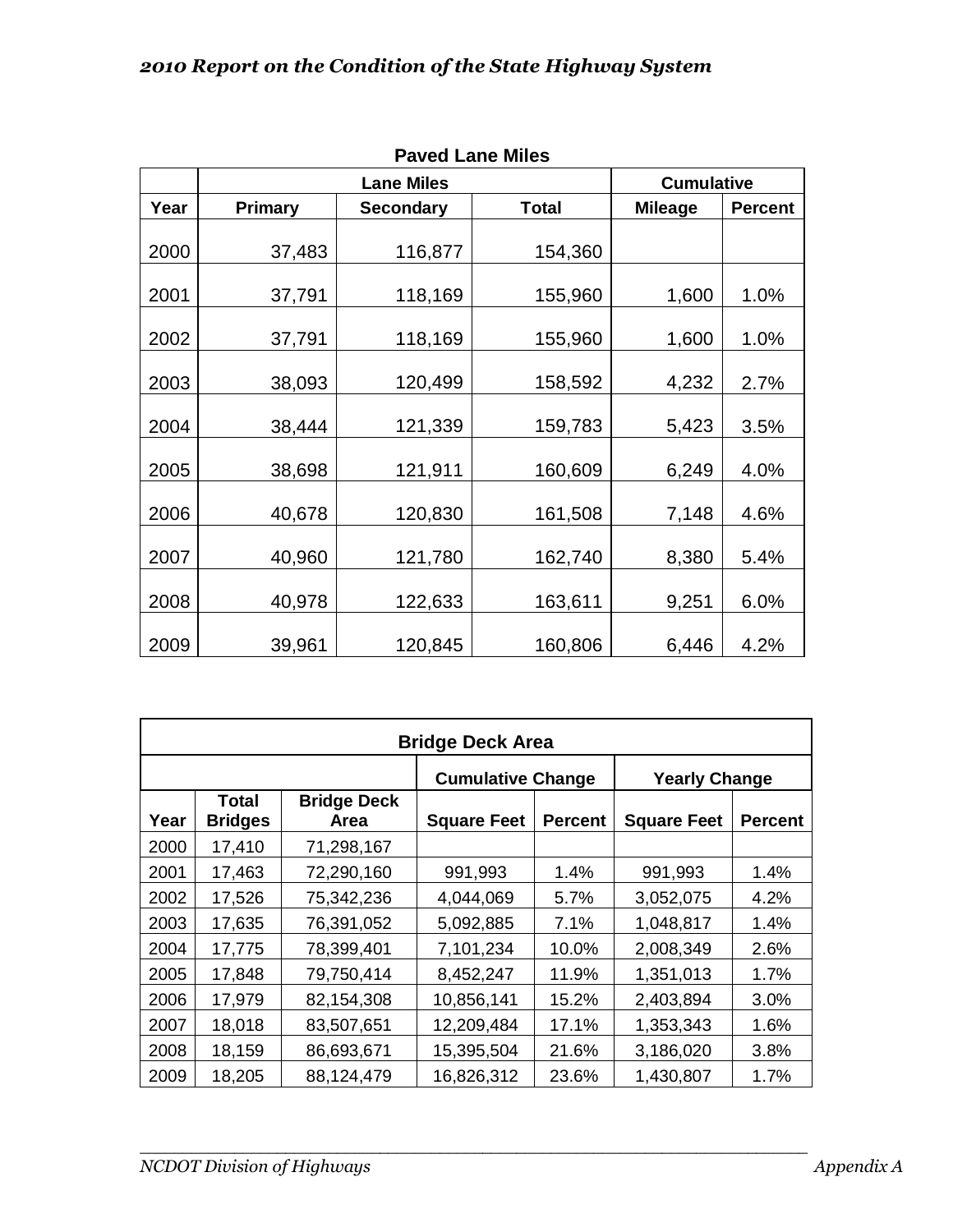| Lane Miles vs. Traffic Growth<br>(2000 Base Year) |                                                            |                   |            |                   |  |  |  |  |  |  |  |  |
|---------------------------------------------------|------------------------------------------------------------|-------------------|------------|-------------------|--|--|--|--|--|--|--|--|
|                                                   | <b>Actual VMT</b><br>% Growth<br><b>Actual</b><br>% Growth |                   |            |                   |  |  |  |  |  |  |  |  |
| Years                                             | (Millions)                                                 | <b>Lane Miles</b> | <b>VMT</b> | <b>Lane Miles</b> |  |  |  |  |  |  |  |  |
| 2000                                              | 89,254                                                     | 154,360           |            |                   |  |  |  |  |  |  |  |  |
| 2001                                              | 91,571                                                     | 155,960           | 2.6%       | 1.0%              |  |  |  |  |  |  |  |  |
| 2002                                              | 92,893                                                     | 155,960           | 4.1%       | 1.0%              |  |  |  |  |  |  |  |  |
| 2003                                              | 93,763                                                     | 158,592           | 5.1%       | 2.7%              |  |  |  |  |  |  |  |  |
| 2004                                              | 95,627                                                     | 159,783           | 7.1%       | 3.5%              |  |  |  |  |  |  |  |  |
| 2005                                              | 100,861                                                    | 160,609           | 13.0%      | 4.0%              |  |  |  |  |  |  |  |  |
| 2006                                              | 101,648                                                    | 161,508           | 13.9%      | 4.6%              |  |  |  |  |  |  |  |  |
| 2007                                              | 103,598                                                    | 162,740           | 16.1%      | 5.4%              |  |  |  |  |  |  |  |  |
| 2008                                              | 101,463                                                    | 163,611           | 13.7%      | 6.0%              |  |  |  |  |  |  |  |  |
| 2009                                              | 102,590                                                    | 160,806           | 14.9%      | 4.2%              |  |  |  |  |  |  |  |  |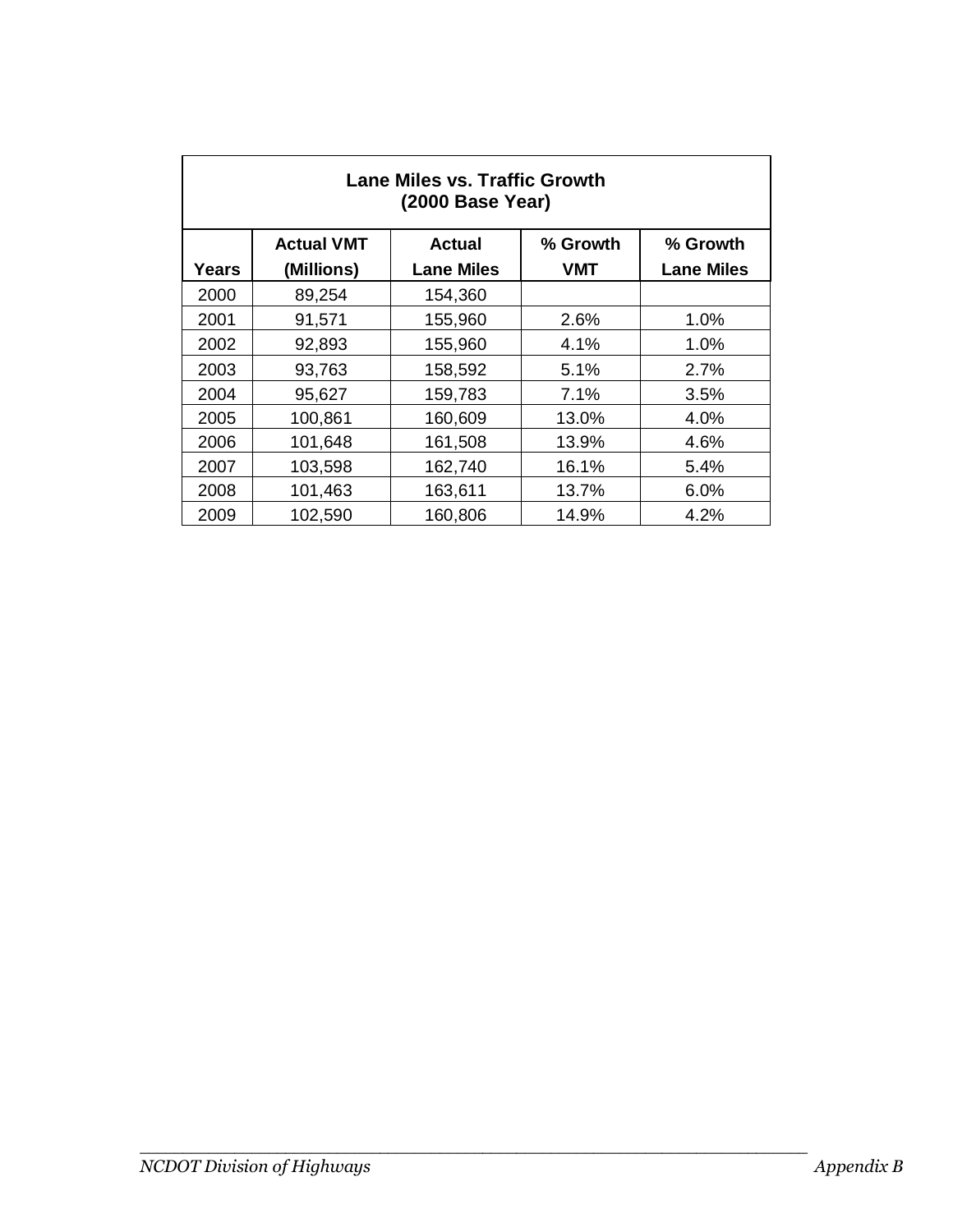|          | Roadway                            |                                                                                                                                                                                         | <b>Interstate</b> |              |        | <b>Primary</b> | <b>Secondary</b> |              |  |
|----------|------------------------------------|-----------------------------------------------------------------------------------------------------------------------------------------------------------------------------------------|-------------------|--------------|--------|----------------|------------------|--------------|--|
|          |                                    |                                                                                                                                                                                         |                   | <b>State</b> |        | <b>State</b>   |                  | <b>State</b> |  |
|          |                                    |                                                                                                                                                                                         | 2010              | Average      | 2010   | Average        | 2010             | Average      |  |
|          | <b>ELEMENT</b>                     | PERFORMANCE MEASURE                                                                                                                                                                     | Target            | Score        | Target | Score          | Target           | Score        |  |
|          |                                    | No dropoffs greater than 3 inches and no                                                                                                                                                |                   |              |        |                |                  |              |  |
|          | <b>Unpaved Shoulders</b>           | shoulders higher than 2 inches                                                                                                                                                          | 95                | 91           | 90     | 89             | 85               | 91           |  |
|          | <b>Ditches (Lateral Ditches)</b>   | No blocked, eroded, or nonfunctioning ditches                                                                                                                                           | 95                | 98           | 90     | 94             | 85               | 94           |  |
|          | Crossline Pipe (Blocked)           | Greater than 50% diameter open                                                                                                                                                          | 95                | 87           | 90     | 78             | 85               | 74           |  |
| DRAINAGE | Crossline Pipe (Damaged)           | No damage or structural deficiency effecting<br>functionality                                                                                                                           | 95                | 93           | 90     | 95             | 85               | 91           |  |
|          | Curb & Gutter (Blocked)            | No obstruction greater than 2 inches for 2 feet                                                                                                                                         | 95                | 97           | 90     | 96             | 85               | 96           |  |
|          | Boxes (Blocked or Damaged)         | Grates and outlet pipes of boxes blocked <50%.<br>Inlets and outlets of boxes are not damaged,<br>and grates are present and not broken.                                                | 95                | 82           | 90     | 87             | 85               | 85           |  |
| ROADSIDE | Vegetation (Brush & Tree)          | Freeways: 45' from travelway, 5' behind<br>guardrail, not blocking signs; Non-Freeways:<br>Vertical clearance of 15' over roadway and 10'<br>back of ditch centerline or shoulder point | 90                | 90           | 85     | 85             | 80               | 80           |  |
|          | <b>Vegetation (Turf Condition)</b> | Areas free of erosion                                                                                                                                                                   | 95                | 84           | 90     | 83             | 85               | 86           |  |
|          | <b>Stormwater Devices (NPDES)</b>  | Functioning as designed                                                                                                                                                                 | 90                | 94           | 90     | 94             | 90               | 94           |  |
|          | Landscape Plant Beds               | Achieving a score of 2 or higher on the<br>inspection form                                                                                                                              | 90                | 90           | 80     | 90             | N/A              | N/A          |  |
|          | Rest Areas & Welcome Centers       | Condition Rating of 90                                                                                                                                                                  | 90                | 96           | 90     | 95             | N/A              | N/A          |  |
|          | Long Line Pavement Markings        | Present, visible                                                                                                                                                                        | 90                | 93           | 85     | 90             | 80               | 81           |  |
| TRAFFIC  | Words and Symbols                  | Present, visible                                                                                                                                                                        | 90                | 73           | 85     | 85             | 80               | 77           |  |
|          | <b>Pavement Markers</b>            | Present and reflective                                                                                                                                                                  | 90                | 84           | 85     | 59             | N/A              | N/A          |  |
|          | <b>Ground Mounted Signs</b>        | Visible and legible                                                                                                                                                                     | 90                | 94           | 85     | 91             | 85               | 85           |  |
|          | Overhead Signs                     | Visible and legible                                                                                                                                                                     | 92                | 93           | 85     | 80             | 85               | 100          |  |
|          | <b>NBIS Culverts</b>               | Condition Rating $>= 6$                                                                                                                                                                 | 85                | 86           | 85     | 86             | 85               | 89           |  |
| BRIDGE   | Non-NBIS Culverts                  | Condition Rating = Good                                                                                                                                                                 | 80                | 84           | 80     | 74             | 80               | 56           |  |
|          | <b>Overhead Sign Structures</b>    | Condition Rating = Good                                                                                                                                                                 | 95                | 95           | 95     | 93             | 95               | 88           |  |
|          | <b>Totals</b>                      |                                                                                                                                                                                         | 91.27             | 89.79        | 87.28  | 86.04          | 84.49            | 85.04        |  |

**Red** – More than 10% below the target; Yellow – Within 10% of the target, **Green** – Met or exceeded target; **Gray** – Element was not rated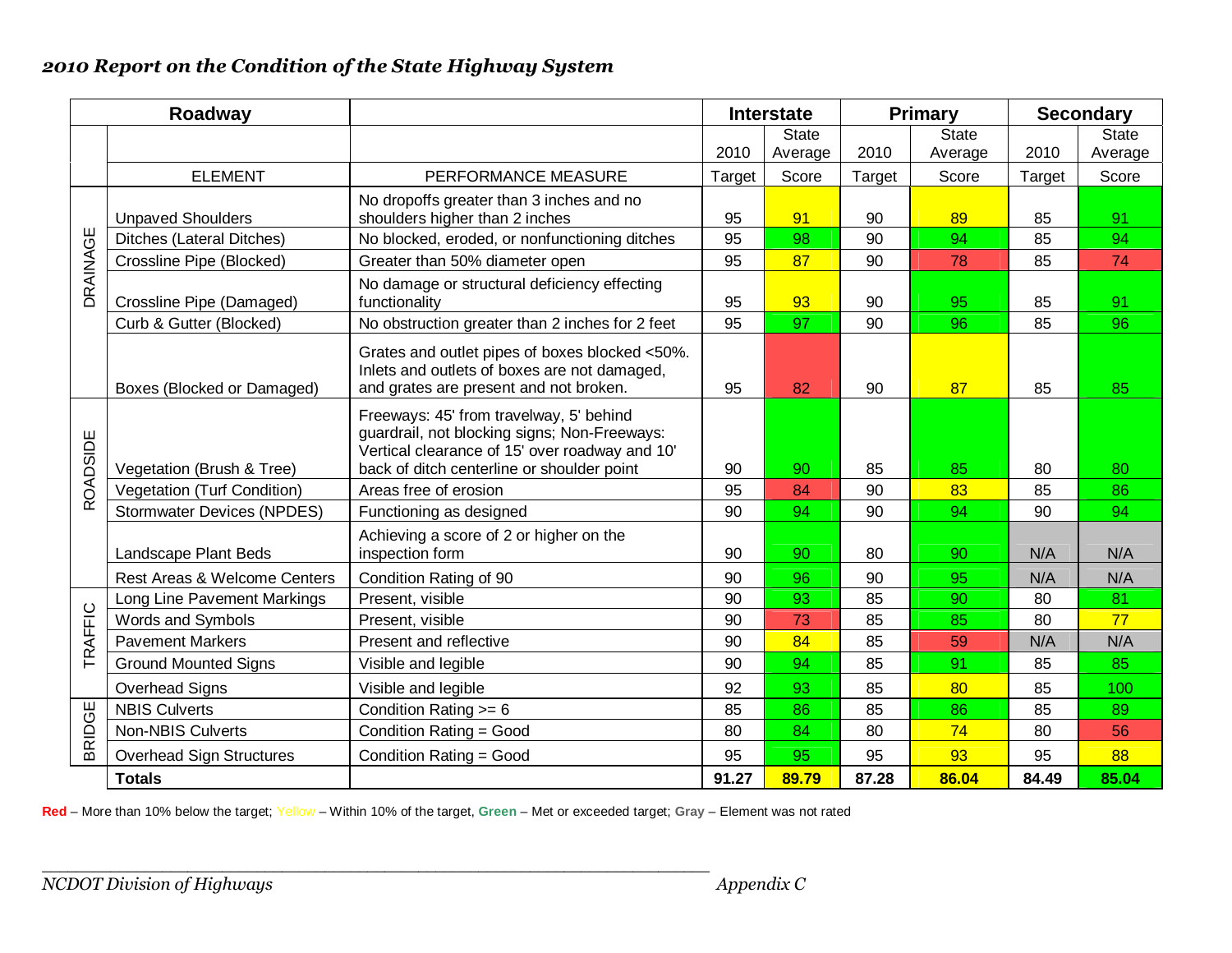|                | <b>Bridges</b>      |                                      |                | <b>Primary</b><br><b>Interstate</b> |                | <b>Secondary</b>          |                | <b>Statewide</b>                 |                        |
|----------------|---------------------|--------------------------------------|----------------|-------------------------------------|----------------|---------------------------|----------------|----------------------------------|------------------------|
|                | <b>ELEMENT</b>      | <b>PERFORMANCE</b><br><b>MEASURE</b> | 2010<br>Target | <b>State</b><br>Average<br>Score    | 2010<br>Target | State<br>Average<br>Score | 2010<br>Target | <b>State</b><br>Average<br>Score | State Average<br>Score |
|                | Concrete            |                                      | 85             | 85                                  | 80             | 79                        | 75             | 84                               | 82                     |
| <b>Deck</b>    | Timber              | % of decks rated greater             | 85             | <b>NA</b>                           | 80             | 86                        | 75             | 88                               | 88                     |
|                | <b>Steel Planks</b> | than or equal to 6                   | 85             | <b>NA</b>                           | 80             | 71                        | 75             | 84                               | 84                     |
| <b>Bridge</b>  | Open Grid<br>Steel  |                                      | 85             | <b>NA</b>                           | 80             | 50                        | 75             | 33                               | 47                     |
|                | Concrete            |                                      | 90             | 81                                  | 85             | 60                        | 80             | 65                               | 62                     |
| Superstructure | <b>Steel</b>        | % of superstructure rated            | 90             | 89                                  | 85             | 82                        | 80             | 81                               | 82                     |
|                | P/S Concrete        | greater than or equal to 6           | 90             | 96                                  | 85             | 95                        | 80             | 94                               | 94                     |
|                | Timber              |                                      | 90             | <b>NA</b>                           | 85             | 43                        | 80             | 69                               | 68                     |
|                | Timber              |                                      | 90             | <b>NA</b>                           | 85             | 40                        | 80             | 42                               | 42                     |
|                | Concrete Pile       | % of substructure rated              | 90             | 80                                  | 85             | 75                        | 80             | 81                               | 77                     |
| Substructure   | <b>Steel Pile</b>   | greater than or equal to 6           | 90             | 91                                  | 85             | 84                        | 80             | 81                               | 82                     |
|                | Concrete<br>Piers   |                                      | 90             | 91                                  | 85             | 81                        | 80             | 82                               | 82                     |

| <b>Pavements</b>          |                         | Interstate      |              |          | <b>Primary</b> | <b>Secondary</b> |               |  |
|---------------------------|-------------------------|-----------------|--------------|----------|----------------|------------------|---------------|--|
|                           |                         |                 | <b>State</b> |          |                |                  |               |  |
|                           | <b>PERFORMANCE</b>      | 2010            | Average      | 2010     | State Average  | 2010             | State Average |  |
| <b>ELEMENT</b>            | MEASURE                 | Score<br>Target |              | Target   | Score          | Target           | Score         |  |
|                           | % of pavements in GOOD  |                 |              |          |                |                  |               |  |
| <b>Pavement Condition</b> | condition (PCR of 80 or |                 |              |          |                |                  |               |  |
| Rating                    | better)                 | 85              | 85           | 80<br>66 |                | 75               | 67            |  |

**Red** – More than 10% below the target; Yellow – Within 10% of the target, **Green** – Met or exceeded target; **Gray** – Element was not rated